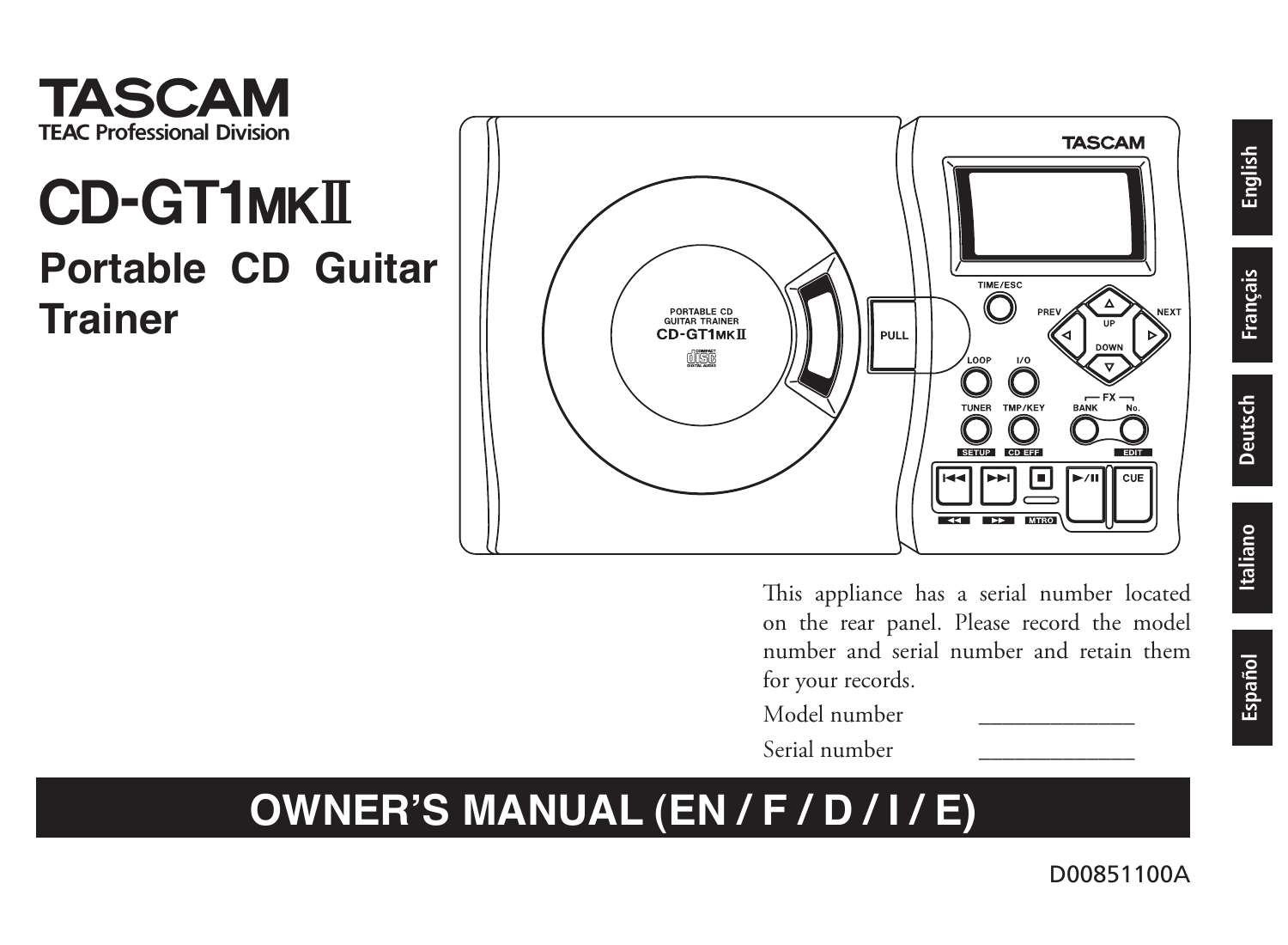#### **Important safety precautions**



CAUTION: TO REDUCE THE RISK OF ELECTRIC SHOCK, DO NOT REMOVE COVER (OR BACK). NO USER-SERVICABLE PARTS INSIDE. REFER SERVICING TO QUALIFIED SERVICE PERSON-NEL.



The lightning flash with arrowhead symbol, within an equilateral trinagle, is intended to alert the user to the presence of uninsulated "dangerous voltage" within the product's enclosure that may be of sufficient magnitude to constitute a risk of electric shock to persons.



WARNING: TO PREVENT FIRE OR SHOCK HAZARD, DO NOT EXPOSE THIS APPLIANCE TO RAIN OR MOISTURE.

#### FOR U.S.A.

#### TO THE USER

This equipment has been tested and found to comply with the limits for a Class B digital device, pursuant to Part 15 of the FCC Rules. These limits are designed to provide reasonable protection against harmful interference when the equipment is operated in a commercial environment. This equipment generates, uses, and can radiate radio frequency energy and, if not installed and used in accordance with the instruction manual, may cause harmful interference to radio communications.. However, there is no guarantee that interference will not occur in a particular installation. If this equipment does cause harmful interference to radio or television reception, which can be determined by turning<br>the equipment off and on, the user is encouraned to try to correct the interference by one or more of the following countermeasures.

- a) Reorient or relocate the receiving antenna
- b) Increase the separation between the equipment and receiver.
- c) Connect the equipment into an outlet on a circuit other from that to which the receiver is connected.
- d) Consult the dealer or an experienced radio/ TV technician for help.

#### **CAUTION**

Changes or modifications to this equipment not expressly approved by TEAC CORPORATION for compliance could void the user's authority to operate this equipment.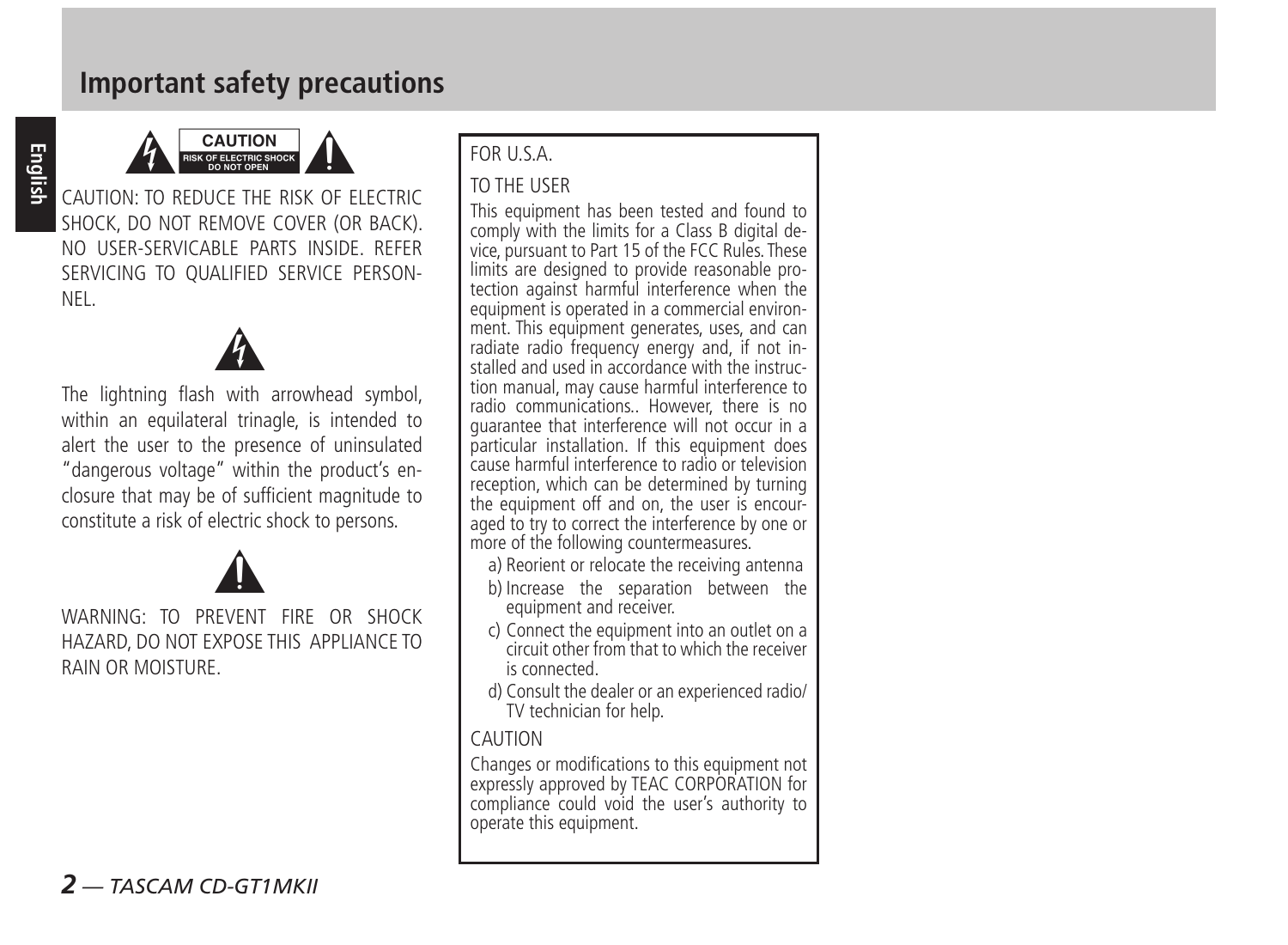- **1** Read these instructions.
- **2** Keep these instructions.
- **3** Heed all warnings.
- **4** Follow all instructions.
- **5** Do not use this apparatus near water.
- **6** Clean only with dry cloth.
- **7** Do not block any ventilation openings. Install in accordance with the manufacturer's instructions.
- **8** Do not install near any heat sources such as radiators, heat registers, stoves, or other apparatus (including amplifiers) that produce heat.<br>9 Do not defeat the safety purpose of the po-
- larized or grounding-type plug. A polarized plug. has two blades with one wider than the other A grounding type plug has two blades and a third grounding prong. The wide blade or the third prong are provided for your safety. If the provided plug does not fit into your outlet, consult an electrician for replacement of the obsolete outlet.
- **10** Protect the nower cord from being walked on or pinched particularly at plugs, convenience receptacles, and the point where they exit from the apparatus.
- **11** Only use attachments/accessories specified by the manufacturer.
- **12** Use only with the cart, stand, tripod, bracket, or table specified by the manufacturer, or sold with the apparatus. When a cart is used, use caution when moving the cart/apparatus combination to avoid injury from tip-over.



13 Unplug this apparatus during lightning storms or when unused for long periods of time.

- **14** Refer all servicing to qualified service personnel. Servicing is required when the apparatus has been damaged in any way, such as power-supply cord or plug is damaged, liquid has been spilled or objects have fallen into the apparatus, the apparatus has been exposed to rain or moisture, does not operate normally, or has been dropped.
- **•** Do not expose this apparatus to drips or splashes.
- Do not place any objects filled with liquids, such as vases, on the apparatus.
- **•** Do not install this apparatus in a confined space such as a book case or similar unit.
- **•** The apparatus draws nominal non-operating power from the AC outlet with its POWER switch in the off position.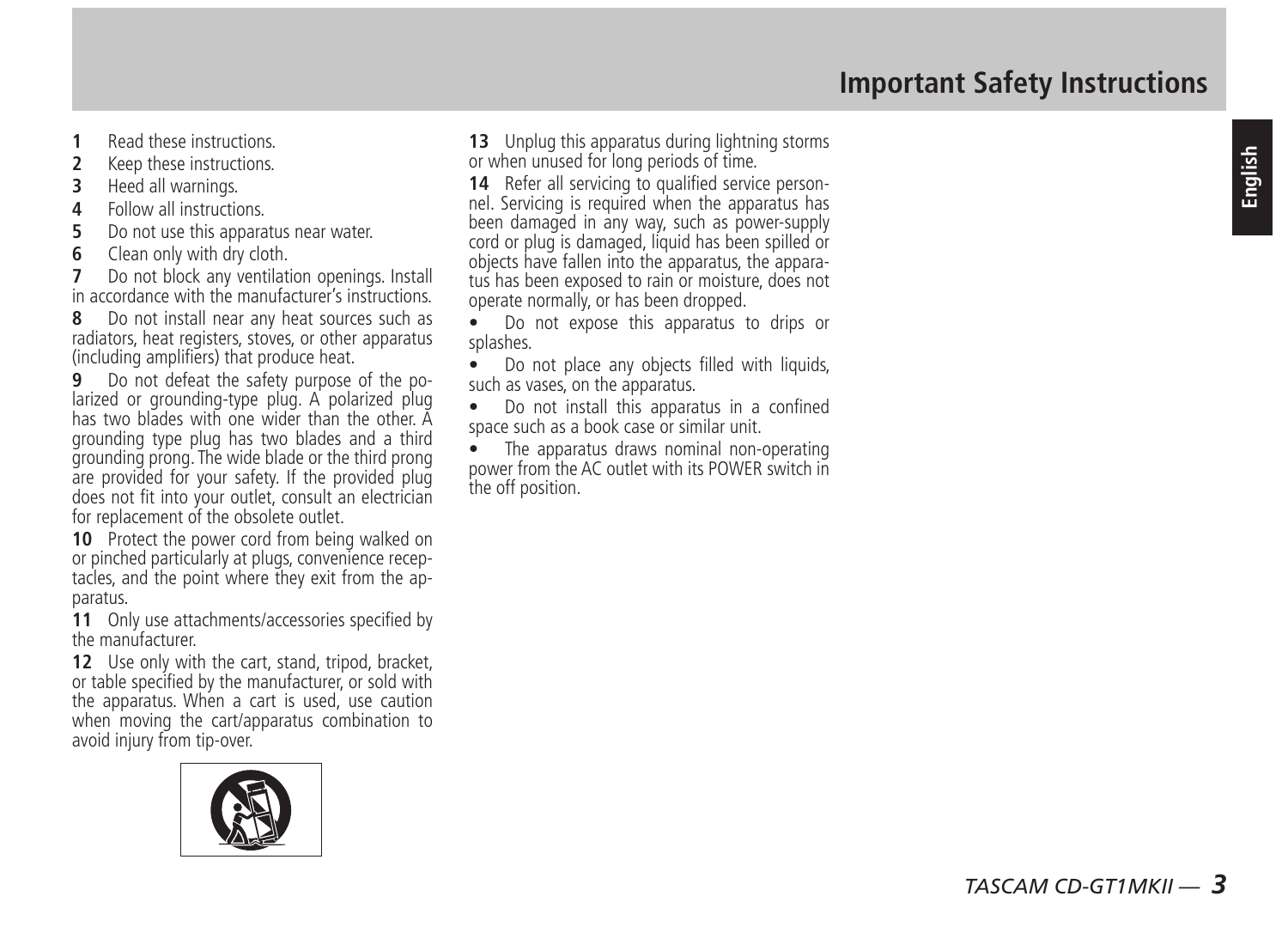#### **Important Safety Instructions**

#### **Safety Information**

This product has been designed and manufactured according to FDA regulations "title 21, CFR, chapter1, subchapter J, based on the Radiation Control for Health and Safety Act of 1968", and is classified as a class 1 laser product. There is no hazardous invisible laser radiation during operation because invisible laser radiation emitted inside of this product is completely confined in the protective housings. The label required in this regulation is shown here.

#### **CAUTION**

- DO NOT REMOVE THE PROTECTIVE HOUSING USING A SCREWDRIVER.
- USE OF CONTROLS OR ADJUSTMENTS OR PERFORMANCE OF PROCEDURES OTHER THAN THOSE SPECIFIED HEREIN MAY RESULT IN HAZARDOUS RADIATION EXPOSURE.
- **IF THIS PRODUCT DEVELOPS TROUBLE, CON-**TACT YOUR NEAREST QUALIFIED SERVICE PERSONNEL, AND DO NOT USE THE PROD- UCT IN ITS DAMAGED STATE.

Optical pickup: Type KSM-900AAA Manufacturer: SONY CORPORATION Laser output:  $<$ 1 mW play on the objective lens Wavelength: 775—816 nm

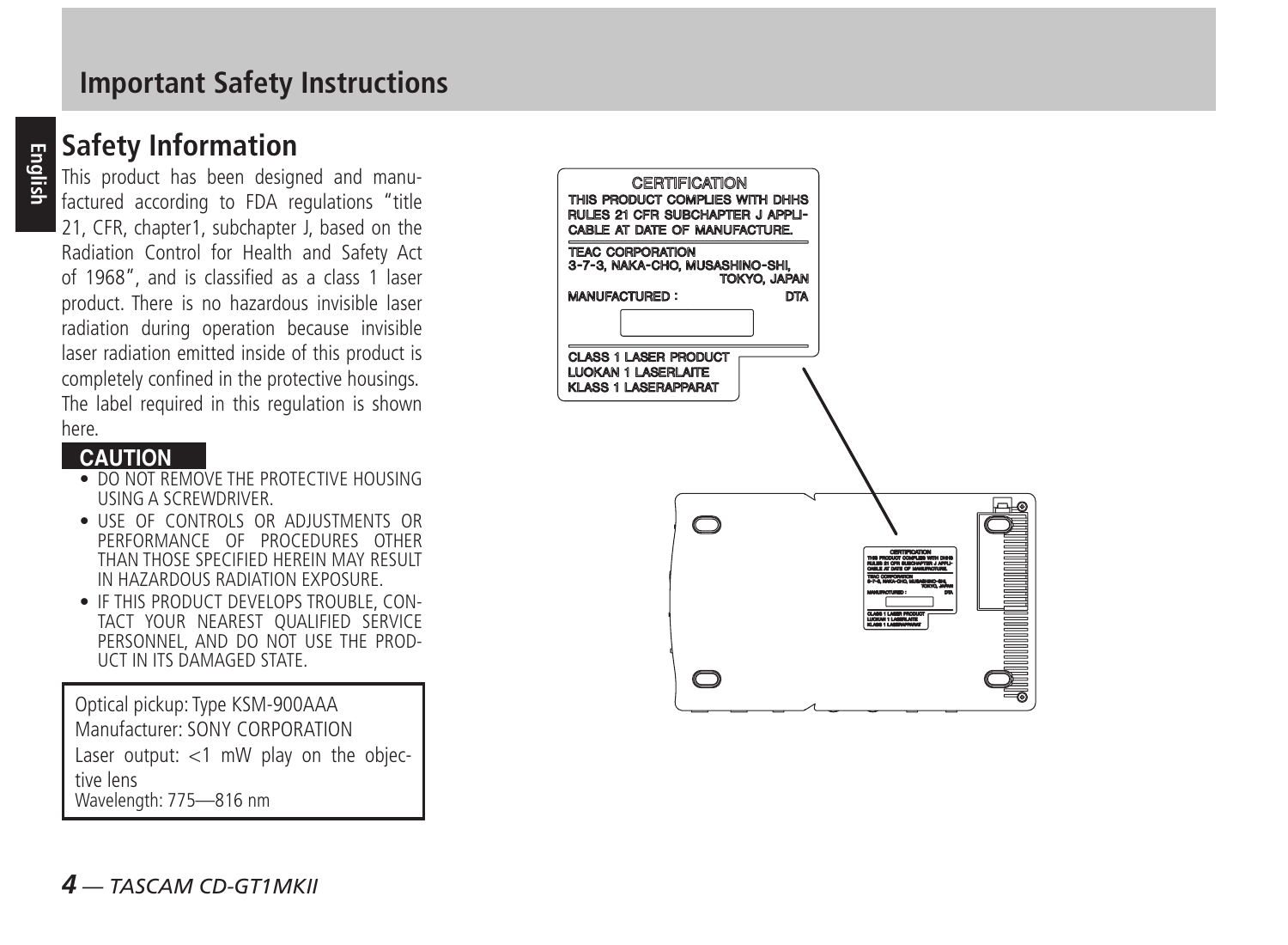### **CONSIGNES DE SÉCURITÉ IMPORTANTES**

**1** Lisez ces instructions.

**Français**

**2** Gardez ces instructions en lieu sûr, pour référence ultérieure.

**3** Tenez compte de tous les avertissements.

**4** Suivez toutes les instructions.<br>**5** N'utilisez pas cet appareil prè

**5** N'utilisez pas cet appareil près de l'eau.

**6** Ne nettoyez l'appareil qu'avec un chiffon sec.

**7** N'obstruez pas les ouïes de ventilation. Installez l'appareil conformément aux instructions du constructeur.

**8** N'installez pas l'appareil à proximité de sources de chaleur, telles que radiateur, four ou tout autre appareil dissipant des calories (amplificateur de puissance, par exemple).

**9** Ne désactivez pas les dispositifs de sécurité (détrompeurs) des prises polarisées ou avec mise à la terre. Une prise polarisée possède un contact plus grand que l'autre ; une prise avec mise à la terre possède une troisième broche, prévue pour votre sécurité. Si la prise se trouvant à l'extrémité du cordon secteur fourni avec votre appareil ne correspond pas à votre prise murale, consultez un électricien pour son remplacement.

**10** Évitez de marcher sur le cordon secteur, de le coincer ou de le pincer, ainsi que de couder le cordon au niveau de l'appareil ou de la prise secteur.

*26 — TASCAM CD-GT1MKII*

**11** N'utilisez que les dispositifs optionnels ou les accessoires recommandés par le constructeur.

**12** N'utilisez l'appareil qu'avec des supports ou dispositifs de fixation fournis ou recommandés par le constructeur.



**13** Débranchez le cordon d'alimentation de l'appareil en cas d'orage ou s'il doit rester inutilisé pendant une longue période.

**14**) Pour toute maintenance, adressez-vous à des techniciens professionnels qualifiés. Un retour en SAV est indispensable dès que l'appareil a été endommagé d'une façon ou d'une autre : cordon secteur ou alimentation défaillante, pénétration de liquide ou introduction d'objets dans l'appareil, exposition à la pluie ou à l'humidité, et bien sûr dès qu'il ne fonctionne pas normalement, suite à une chute ou à un choc par exemple.

• N'exposez pas l'appareil à des éclaboussures ou à des gouttes d'eau.

• Ne posez pas d'objets contenant du liquide (vase, tasse, cannette...) sur l'appareil.

• N'installez pas cet appareil dans un espace

confiné, dépourvu de ventilation , comme par exemple une bibliothèque.

• Même si son interrupteur se trouve en position OFF, l'appareil consomme du courant électrique, par l'intermédiaire de son adaptateur secteur.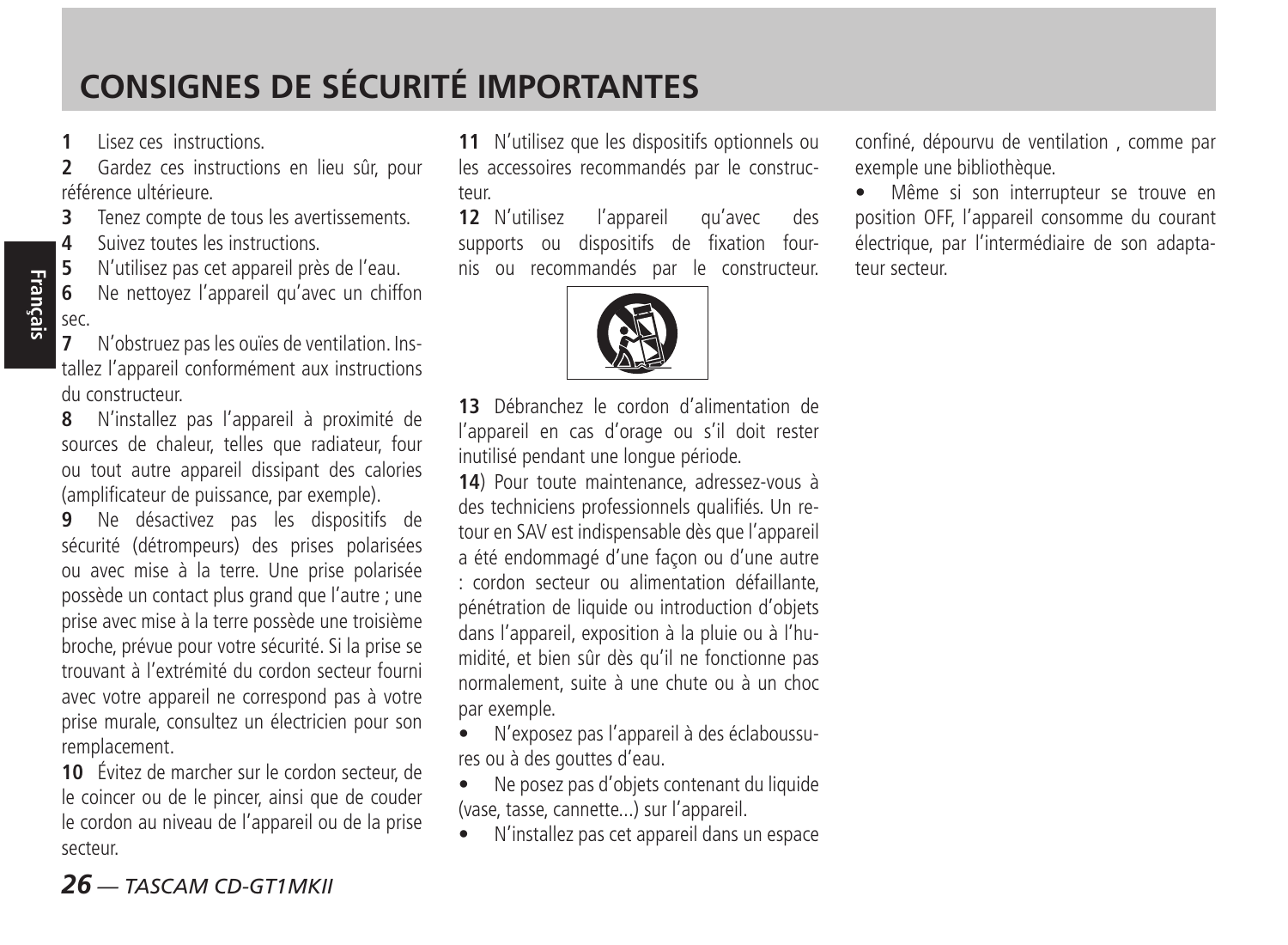### **Table des matières**

| Changement de vos préférences pour le CD-GT1MKII 46 |  |
|-----------------------------------------------------|--|
|                                                     |  |

### **A propos de ce manuel:**

Quand nous citons une touche, un connecteur ou bien encore une commande du CD-GT1MKII, les caractères sont du type: **PLAY**.

Quand nous citons des éléments de l'afficheur, les caractères sont du type: MENU.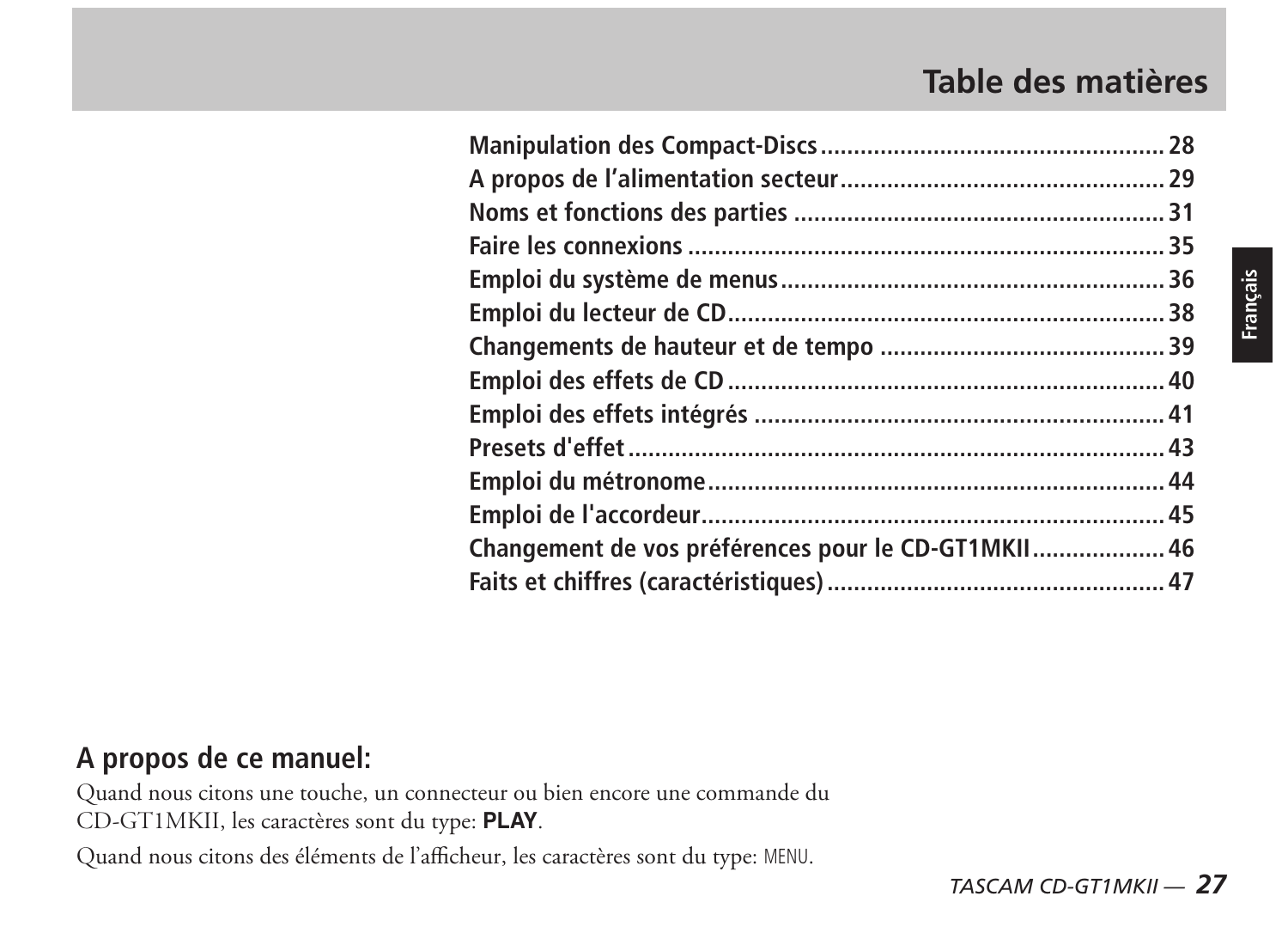### **Manipulation des Compact-Discs**

Observez les conseils suivants:

- Placez toujours les CD dans le tiroir avec leur inscription vers le haut (les CD ne peuvent être lus que d'un côté).
- Pour retirer un disque de son boîtier, appuyez sur le centre de celui-ci et soulevez le disque soigneusement par les bords.



Les empreintes de doigt et<br>la poussière doivent être la poussière doivent être soigneusement essuyées de la surface enregistrée du disque avec un chiffon doux. Contrairement aux disques conventionnels, le CD n'a pas de rainures pour accumuler poussières et débris microscopiques, aussi un passage délicat d'un chiffon doux doit enlever la plupart des particules.

 Effectuez un mouvement rectiligne de l'intérieur vers l'extérieur du disque. Les petites particules de poussière et les légères taches n'ont absolument aucun effet sur la qualité de reproduction.



- N'utilisez jamais de produits chimiques tels que des bombes pour disque, des bombes ou fluides antistatiques, de l'essence ou du diluant pour nettoyer les CD. De tels produits causent des dommages irréparables à la surface plastique du disque.
- Les disques doivent être rangés dans leur boîtier après usage pour éviter les rayures sérieuses qui pourraient entraîner des "sauts"du capteur laser.
- N'exposez pas les disques<br>directement au soleil ou à au soleil ou à des températures et humidité excessives durant des périodes étendues. Une longue exposition à haute température peut gondoler le disque.
- N'utilisez que des CD circulaires. Evitez les CD promotionnels de formes diverses.



- Pour garder le capteur laser propre, ne le touchez pas. Pour la même raison, ne laissez pas inutilement ouvert le tiroir de disque.
- Le CD-GT1MKII ne peut pas lire de CD-R/RW non finalisés. De plus, certains CD-R/RW finalisés peuvent être illisibles sur le CD-GT1MKII.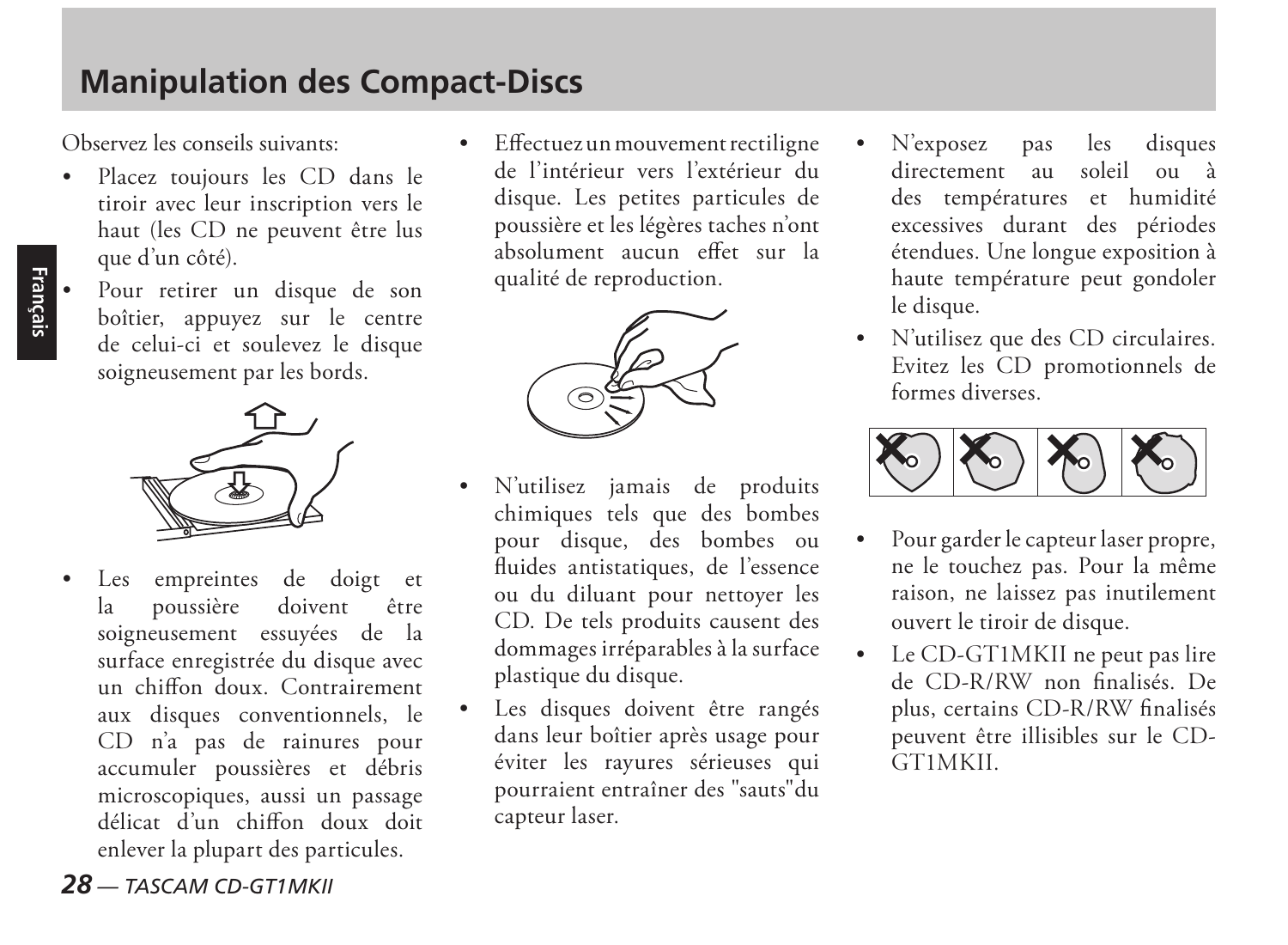### **A propos de l'alimentation secteur**

#### **Fonctionnement sur piles**

Retirez le capot du compartiment des piles à l'arrière du CD-GT1MKII et insérez quatre piles AA (SUM-3) (non fournies) en respectant les marquages + et – dans le compartiment de piles.

#### **PRECAUTION**

*Nous vous recommandons d'utiliser des batteries Ni-MH rechargeables (des piles alcalines peuvent aussi être employées). Le CD-GT1MKII peut ne pas fonctionner normalement avec des batteries d'un autre type.*



#### **AVERTISSEMENT**

*Le mauvais emploi des piles peut entraîner des coulures et explosions. Veuillez lire soigneusement et suivre les instructions cidessous:* 

#### **Notes sur les piles**

 Quand vous utilisez le CD-GT1MKII avec des piles, débranchez l'adaptateur secteur.

- Assurez-vous que les piles sont dans le bon sens, selon les repères du compartiment des piles.
- Utilisez toujours des piles de même type, et remplacez toutes les piles d'un coup.
- N'essayez pas de recharger des piles non rechargeables.
- Si vous ne devez pas utiliser le CD-GT1MKII pendant plus d'un mois, retirez les piles.
- Ne jetez pas les piles dans l'eau ou dans un feu. Ne les démontez pas.
- Si une pile coule dans le compartiment, enlevez totalement le liquide avec un chiffon jetable. Assurez-vous qu'aucun résidu ne reste avant d'insérer de nouvelles piles.

#### **Affichage de la charge restante**

Quand le CD-GT1MKII fonctionne sur piles, une indication grossière de la charge restante est affichée sous forme de symbole de pile comme suit:

3 parties allumées



 $\mathcal{L}$ 

Les piles sont totalement chargées.

2 parties allumées

Les piles sont environ à mi-charge.

1 partie allumée

La charge des piles est faible.



3 parties clignotantes

Les piles sont quasiment épuisées. Remplacez-les par des neuves.

#### **Autonomie des piles**

- Batteries Ni-MH: environ 4,5 heures
- Piles alcalines: environ 1,5 heure

#### **Economiseur d'énergie**

Sur piles, le lecteur et les fonctions de CD du CD-GT1MKII sont coupés automatiquement si une des conditions suivantes dure plus de 5 mn (la partie CD de l'afficheur indique CD OFF).

- A l'arrêt
- Capot de CD ouvert
- *TASCAM CD-GT1MKII 29* Pas de CD chargé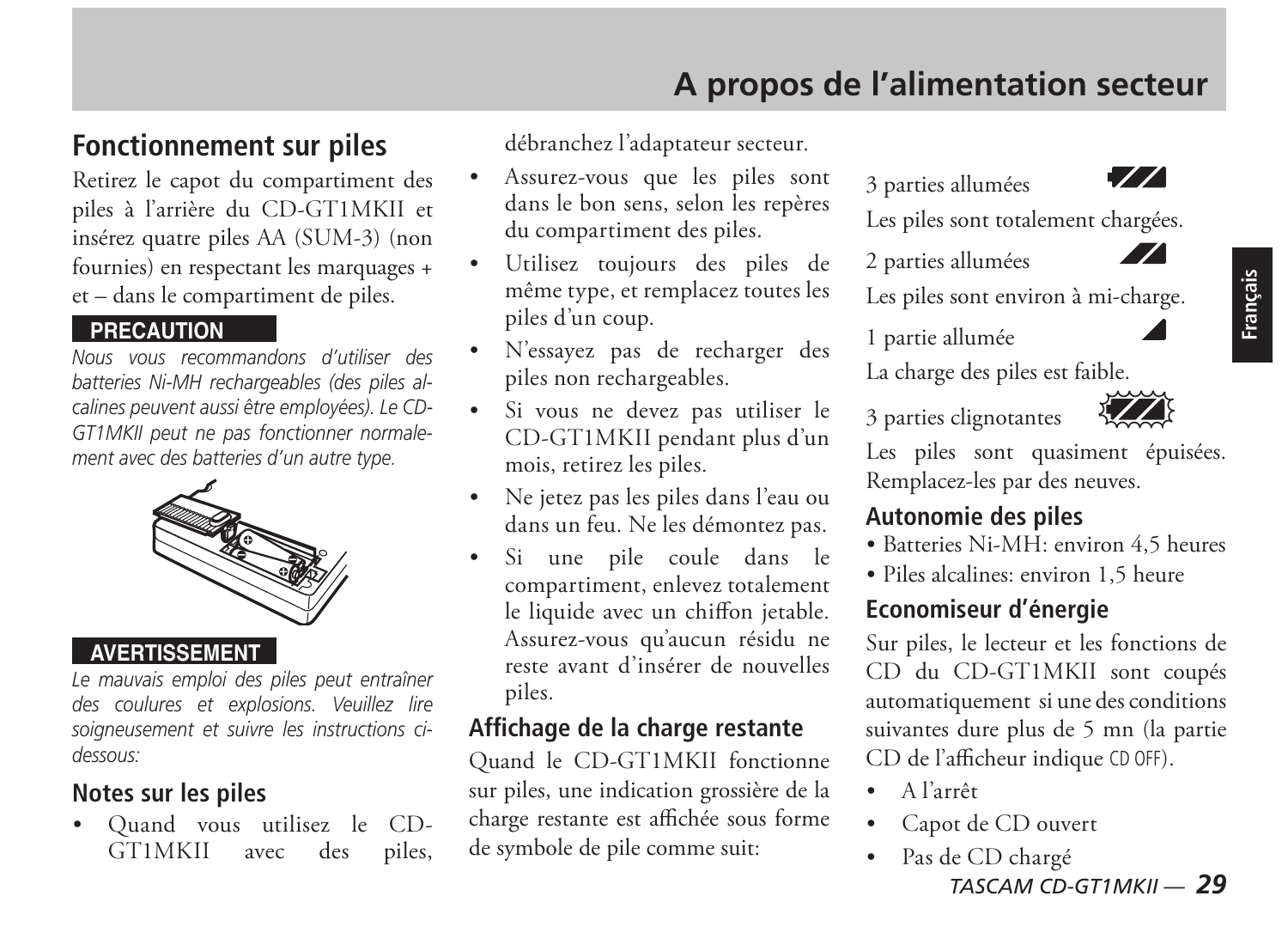Pour réactiver le lecteur de CD, pressez la touche **PLAY**.

#### **PRECAUTION**

**Fr**an*de* tonalité et des<br> **piles est inférieure** à<br> **portables standards.** *Comme le CD-GT1MKII est équipé de fonctions spéciales comme le changement de tonalité et des effets, l'autonomie des piles est inférieure à celle de lecteurs de CD* 

*L'autonomie des piles du CD-GT1MKII est affectée à la fois par l'environnement et le nombre de fonctions utilisées. Les facteurs qui affectent l'autonomie comprennent la température, l'humidité, le nombre de fonctions spéciales utilisées et ainsi de suite.*

*Dans certaines circonstances, il peut ne pas y avoir suffisamment d'énergie dans les piles pour alimenter le CD-GT1MKII, malgré l'indication de charge dans l'afficheur. Si cela se produit, changez les piles ou utilisez un adaptateur secteur.*

*Jetez toujours les piles usagées comme recommandé par l'administration locale.*

#### **Fonctionnement sur adaptateur secteur**

Connectez un adaptateur secteur PS-

PS5 TASCAM (vendu séparément) à la prise **DC IN** à l'arrière du CD-GT1MKII.

Insérez l'adaptateur secteur dans une prise secteur. Assurez-vous que la tension de celle-ci correspond à celle marquée sur l'adaptateur.



#### **AVERTISSEMENT**

*N'utilisez qu'un adaptateur PS-PS5 (vendu séparément) avec votre CD-GT1MKII. L'emploi d'un autre type d'adaptateur secteur pourrait endommager votre CD-GT1MKII.* 

#### **PRECAUTION**

*Retirez les piles avant d'utiliser le CD-GT1MKII avec un adaptateur secteur. Il y a un risque de léger bruit si vous utilisez l'unité*  *sur adaptateur secteur alors que les piles sont à l'intérieur. Si vous branchez un adaptateur secteur et que vous avez oublié de retirer les piles, éteignez l'appareil avec l'interrupteur*  **POWER** *et retirez les piles. De même, éteignez l'appareil avant de basculer des piles vers l'adaptateur secteur.*

*Débranchez l'adaptateur secteur de la prise secteur lorsque vous n'utilisez pas le CD-GT1MKII.*

*Les réglages peuvent ne pas être correctement sauvegardés si vous éteignez immédiatement après avoir inséré un CD ou changé des réglages. SI les réglages ne sont pas correctement sauvegardés, le système peut ne pas démarrer avec les derniers réglages et à la place démarrer avec les valeurs par défaut.* 

#### **Mise sous/hors tension**

Utilisez l'interrupteur **POWER** pour commuter on et off l'alimentation de l'unité.

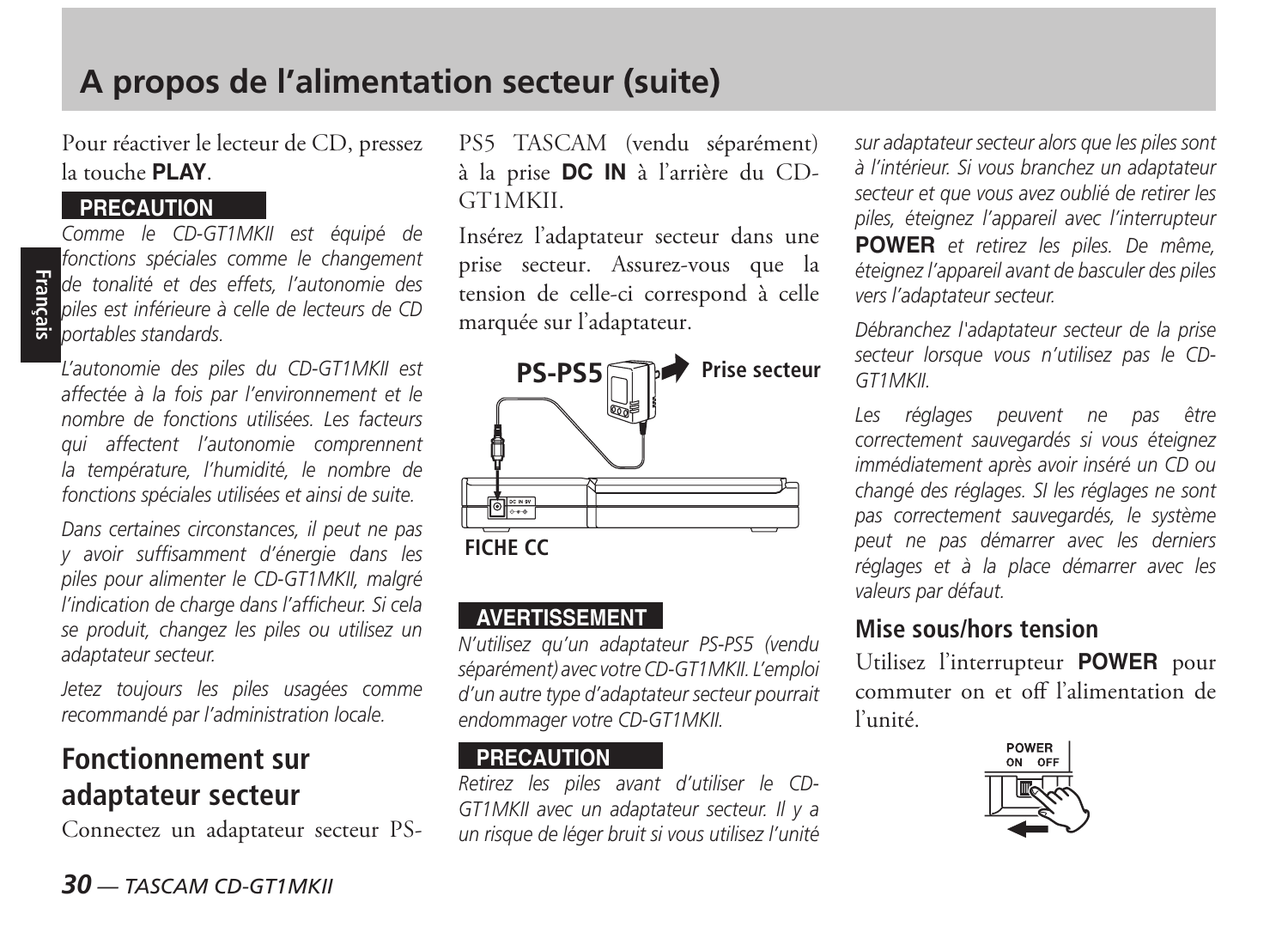

### **Noms et fonctions des parties**

Lorsqu'il y a deux mots différents audessus et en dessous de la même touche (par exemple **TUNER** et **SETUP**), la touche s'utilise comme suit:

 Pour activer la fonction inscrite audessus de la touche:

Pressez une fois la touche

侣

 Pour activer la fonction inscrite sous la touche:

Pressez la touche et gardez-la enfoncée

Par exemple, dans le cas de la touche **TUNER/SETUP**, le menu Tuner (accordeur) est activé quand vous pressez brièvement la touche et si vous la maintenez enfoncée, cela active le menu Setup (configuration).

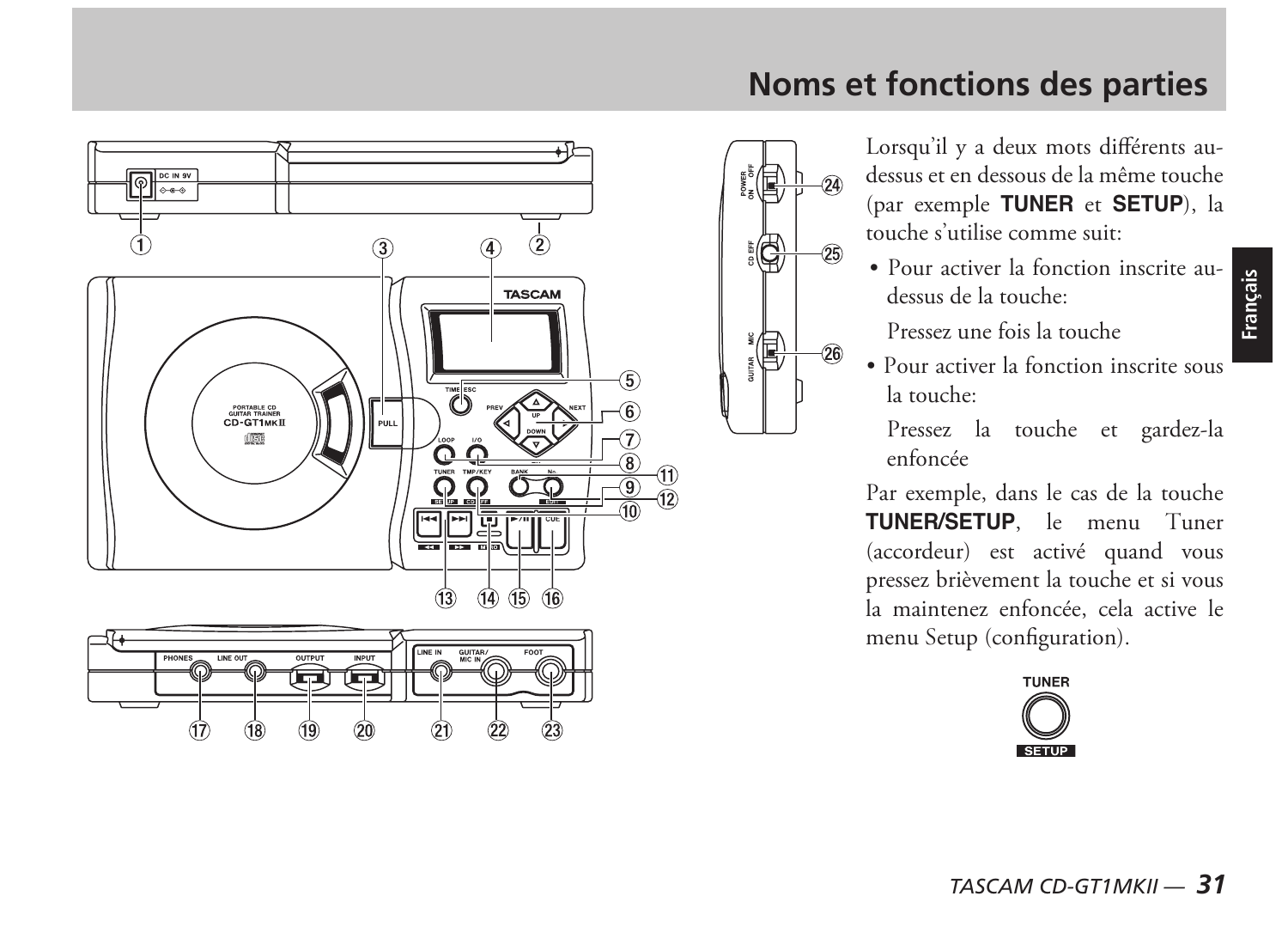#### **1) Prise DC IN**

Utilisez cette prise pour brancher la fiche CC d'un adaptateur secteur PS-PS5 TASCAM (vendu séparément).

# **Français**

#### **2) Compartiment des piles**

Retirez le capot du compartiment des piles à l'arrière du CD-GT1MKII pour insérer 4 piles AA (SUM-3).

#### **3) Capot du lecteur de CD**

Pour l'ouvrir, soulevez la languette de déverrouillage. Rabaissez le couvercle et il se verrouillera automatiquement.

#### **4) Afficheur**

Donne le statut du CD-GT1MKII.

#### **5) Touche TIME/ESC**

- Utilisez cette touche en mode d'affichage de base pour changer la façon dont sont affichées les durées de CD et de plage.
- Utilisez cette touche si vous êtes dans un mode de menu afin d'en sortir et de retourner au mode d'affichage de base.

#### **6) Touches PREV, NEXT, UP, DOWN**

Utilisez ces touches pour sélectionner les éléments de menu ou modifier les réglages dans un mode menu (voir *Emploi du système de menus*). Vous pouvez aussi régler les fonctions de ces touches en mode d'affichage de base (Voir *Chargement de vos préferences*).

#### **7) Touche LOOP**

Lance le mode de répétition (lecture en boucle).

#### **8) Touche I/O**

Règle les points "IN" (début) et "OUT" (fin) de la section de musique à lire en boucle (voir *Emploi du lecteur de CD*).

#### **9) Touche TUNER/SETUP**

Donne accès à la fonction accordeur et au menu de configuration (voir *Emploi du système de menus*).

#### **10) Touche TMP/KEY/CD EFF**

Donne accès au menu Tempo/Key et au menu CD Effect (voir *Emploi du système de menus*).

#### **11) Touche FX BANK**

Fait alterner la banque d'effets A et la banque d'effets B (voir *Emploi des effets intégrés*).

#### **12) Touche FX No./EDIT**

Sert à se déplacer entre effets consécutifs (voir *Emploi des effets intégrés*). Pressez et tenez cette touche pour accéder au menu Effect (voir *Emploi du système de menus*).

#### **13) Touches de saut/recherche de plage**  $\left[ \frac{44}{144} \right)$

Saut de plage:

Utilisez cette touche pour sauter à la plage précédente ou suivante.

- Pressez cette touche pendant la lecture d'un CD pour sauter à la plage précédente ou suivante.
- Presser cette touche quand le CD n'est pas lu vous permet de choisir la plage d'où démarrer (pour lire, pressez la touche **PLAY**).

Recherche: avance rapide/retour rapide

Gardez enfoncée une de ces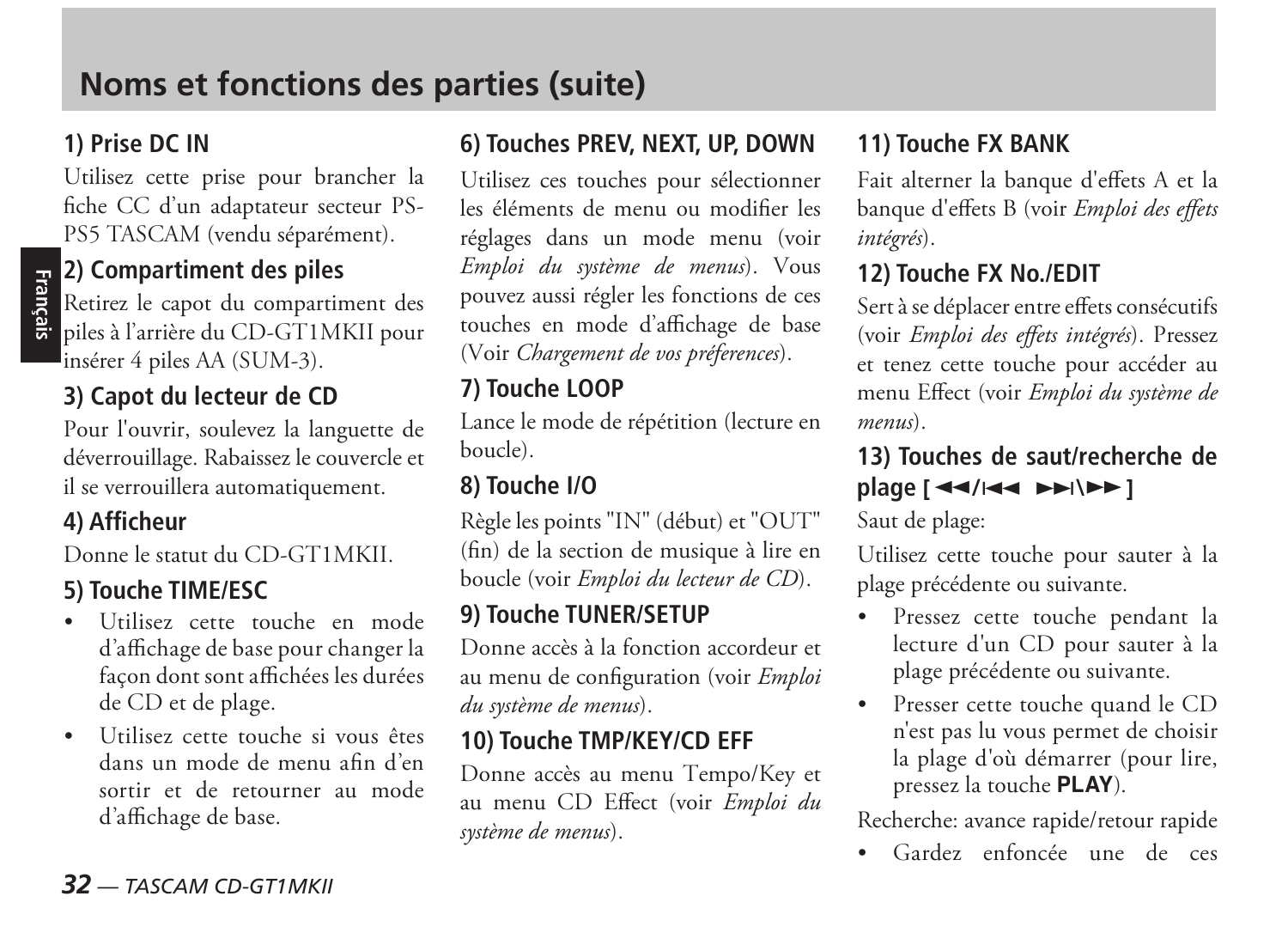touches pendant la lecture d'un CD pour avancer ou reculer rapidement.

 La vitesse de la recherche augmente quand vous tenez enfoncée l'une de ces touches.

#### **14) Touche STOP/MTRO [**H**]**

Pressez-la pour arrêter la lecture. La maintenir enfoncée active le mode métronome (voir *Emploi du métronome)*.

#### **15) Touche PLAY/PAUSE [▶/II]**

Lance la lecture d'un CD.

Quand un CD est lu, vous pouvez mettre la lecture en pause en pressant cette touche. Pressez-la à nouveau pour reprendre la lecture.

#### **16) Touche CUE**

Ramène au point de repérage (point du dernier démarrage de lecture). Utilisez le menu Setup pour choisir un mode que la touche **CUE** peut accomplir (voir *Changement de vos préférences*).

#### **17) Prise PHONES**

Connectez ici votre casque.

#### **18) Prise LINE OUT**

Pour brancher le CD-GT1MKII à des appareils comme des enceintes amplifiées, l'entrée AUX d'un système stéréo, un enregistreur de cassette ou de CD. Vous pouvez entendre le résultat des effets et des changements de tonalité via les appareils connectés ici.

#### **19) Commande OUTPUT**

Règle le niveau de sortie à la fois pour la prise **PHONES** et pour la prise **LINE OUT** (les deux prises ne peuvent pas être réglées séparément).

#### **20) Commande INPUT**

Change le niveau d'entrée de la prise **GUITAR/MIC IN**.

#### **21) Prise LINE IN**

Sert à brancher des appareils externes du type synthétiseur, amplificateur de guitare, enregistreur de cassette, unité d'effet en rack, etc au CD-GT1MKII. Cette prise n'a pas de commande de niveau, aussi devez-vous régler le niveau de sortie de l'appareil source.

#### **22) Prise GUITAR/MIC IN**

Pour brancher une guitare ou un microphone dynamique. Réglez le sélecteur **GUITAR/MIC** (voir *26*) selon la source d'entrée.

**Français**

#### **23) Prise FOOT**

Pour brancher une pédale commutateur standard, telle que la RC-30P TASCAM (vendue séparément). Vous pouvez choisir parmi une variété de fonctions pour la pédale commutateur (voir *Changement de vos préférences*).

#### **24) Interrupteur POWER**

Met la totalité de l'unité sous et hors tension.

#### **25) Commutateur CD EFF**

Active et désactive les effets de CD, comme le suppresseur de guitare.

#### **26) Sélecteur GUITAR/MIC**

Ce sélecteur change le gain en entrée **GUITAR/MIC IN**. Réglez-le pour qu'il corresponde à la source d'entrée utilisée.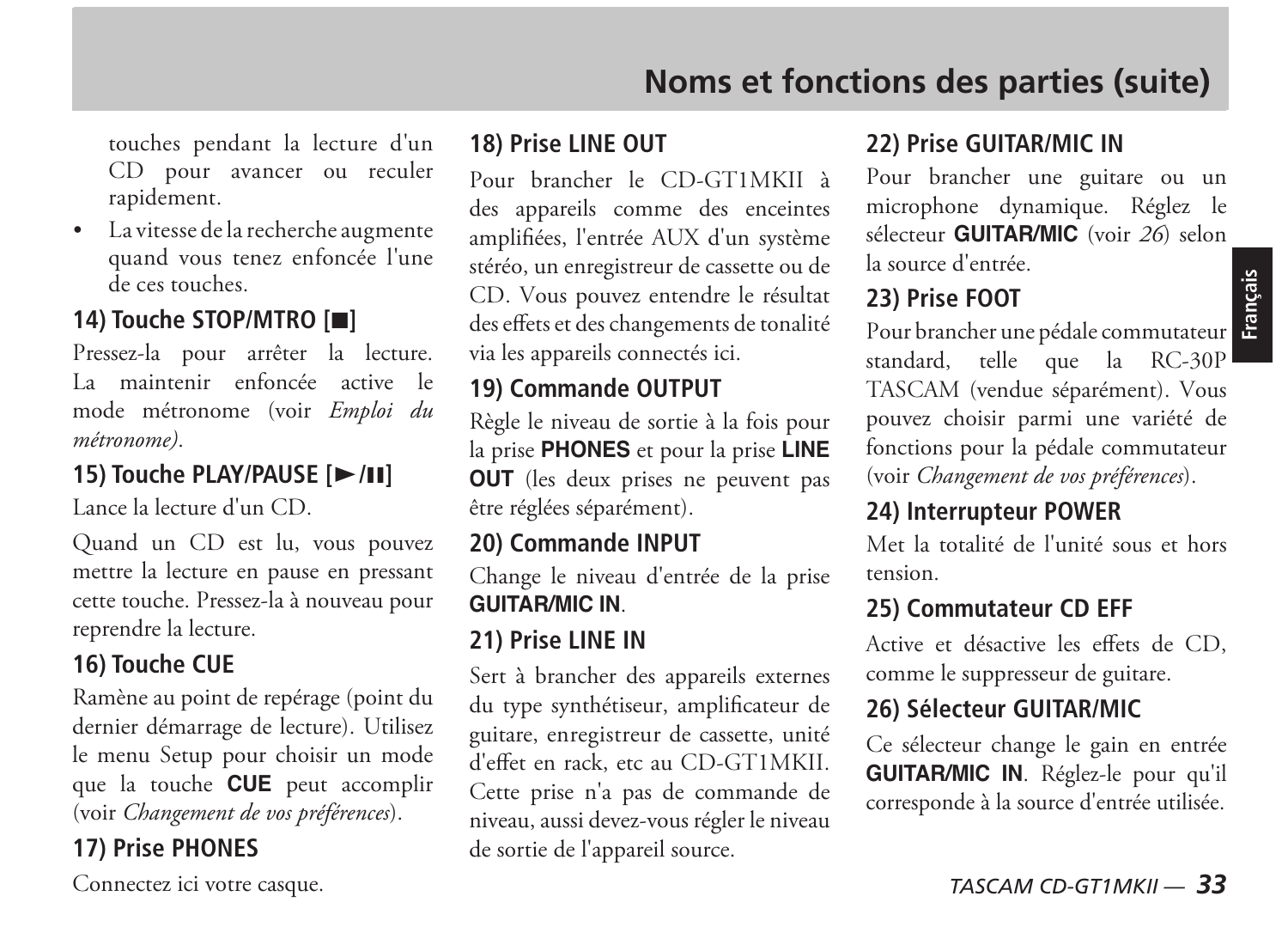### **Faire les connexions**

**Connexion d'une guitare ou d'un microphone (GUITAR/MIC IN)**



**Français**

- Connectez une guitare ou un microphone à la prise **GUITAR/ MIC IN**.
- Pour une guitare, réglez le sélecteur **GUITAR/MIC** sur **GUITAR**.
- Pour un microphone, réglez le sélecteur **GUITAR/MIC** sur **MIC**.
- La prise **GUITAR/MIC IN** du CD-GT1MKII accepte les signaux d'entrée asymétriques. Employez une fiche 6,35mm mono.

#### **Réglage du niveau d'entrée**

La commande **INPUT** règle le niveau du signal entrant en prise **GUITAR/MIC IN**.

**Entrée de signaux d'appareils externes (LINE IN)**



- La prise **LINE IN** accepte une fiche mini-jack stéréo (3,5mm).
- Le niveau d'entrée en prise **LINE IN** ne peut être réglé sur le CD-GT1MKII, aussi devez-vous régler le niveau de sortie sur l'appareil externe connecté.

#### **AVERTISSEMENT**

*Ne connectez JAMAIS un amplificateur de guitare à la prise* **GUITAR/MIC** *du CD-GT1MKII, car vous endommageriez votre équipement.*

#### **Réglage du niveau de sortie après ajout des effets intégrés**

Pressez et tenez enfoncée la touche **FX No./EDIT** pour ouvrir le menu Effect, pressez la touche **NEXT** ou **PREV** pour choisir LVL et réglez le niveau de sortie entre 0 et 64 avec les touches **UP** et **DOWN**.

#### **Réglage de la balance de mixage entre guitare/microphone et CD**

Pressez et tenez enfoncée la touche **TUNER/SETUP** pour ouvrir le menu de configuration Setup, et pressez la touche **NEXT** ou **PREV** pour choisir MIX. Vous pouvez régler la balance de mixage à l'aide de valeurs entre (Guitare) G10 – G1, 0, (CD) C1 – C10 (G10 correspond à la guitare seule, 0 à un mixage équilibré entre CD et guitare et C10 au CD seulement).

*34 — TASCAM CD-GT1MKII*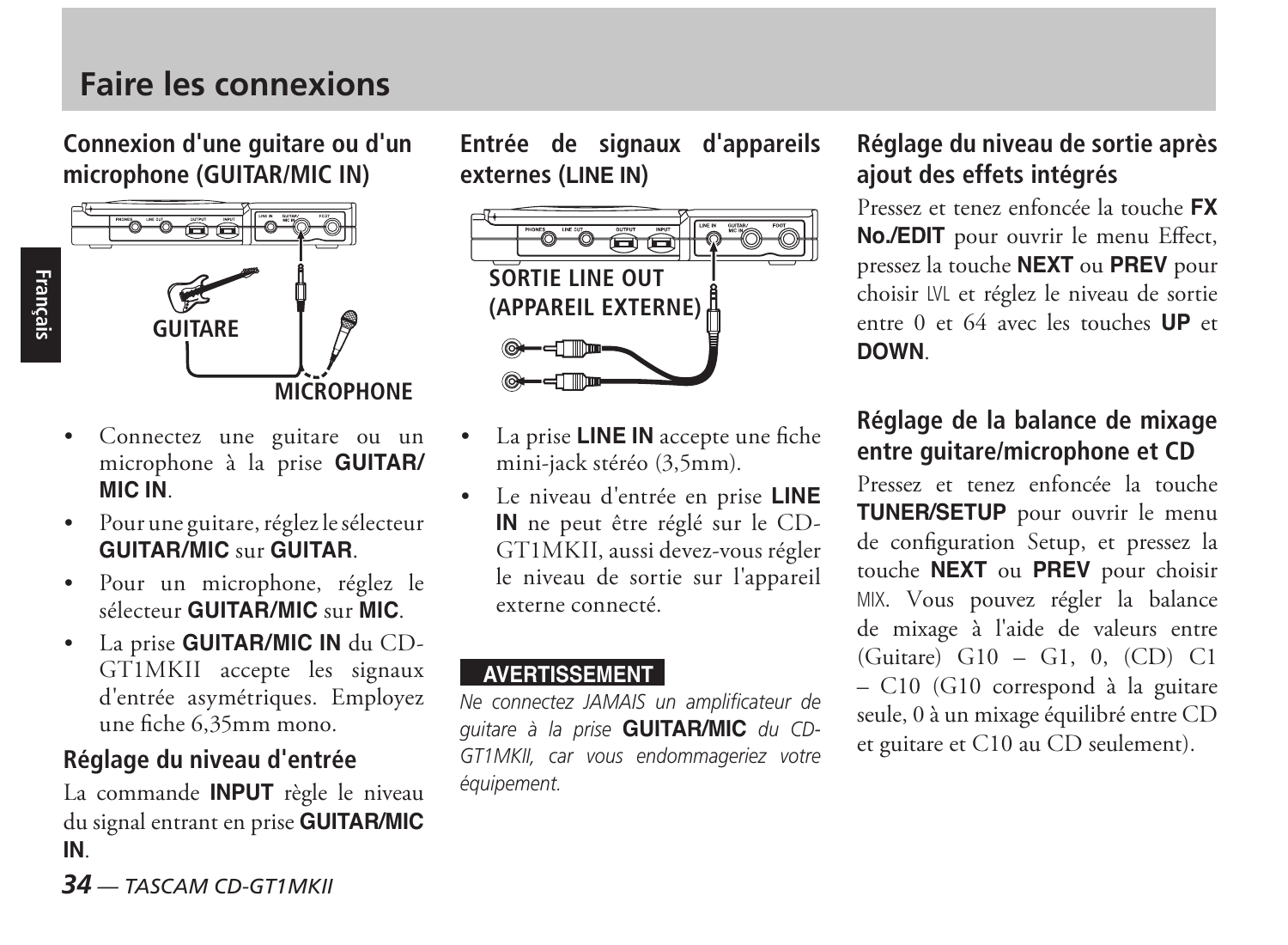### **Faire les connexions**

**Sortie vers un casque et des appareils externes**



- Branchez un casque en prise **PHONES**.
- Utilisez la prise **LINE OUT** stéréo pour brancher le CD-GT1MKII à des appareils externes, comme des enceintes amplifiées, les prises d'entrée AUX d'un système stéréo, un enregistreur de cassette ou de CD.

#### **Réglage du niveau de sortie**

Vous pouvez régler le niveau de sortie en **LINE OUT** et **PHONES** à l'aide de la commande **OUTPUT**.

#### **NOTE**

*Les niveaux des sorties* **LINE OUT** *et*  **PHONES** *sont pilotés conjointement par la commande* **OUTPUT** *et ne peuvent pas être réglés indépendamment.*

*Si vous avez un appareil d'enregistrement connecté en prise* **LINE OUT***, rappelezvous que la commande* **OUTPUT** *affecte le niveau de sortie, donc d'enregistrement.*

#### **Branchement d'une pédale**



 Branchez une pédale commutateur (vendu séparément) en prise **FOOT**. Vous pouvez régler sa polarité (action à l'enfoncement ou action au relâchement) à l'aide de l'élément POL du menu Setup.

#### **PRECAUTION**

*Pour éviter des problèmes avec votre CD-GT1MKII, n'utilisez qu'une pédale commutateur comme la RC-30P TASCAM (vendue séparément) qui a une fiche jack standard (extrémité et manchon).*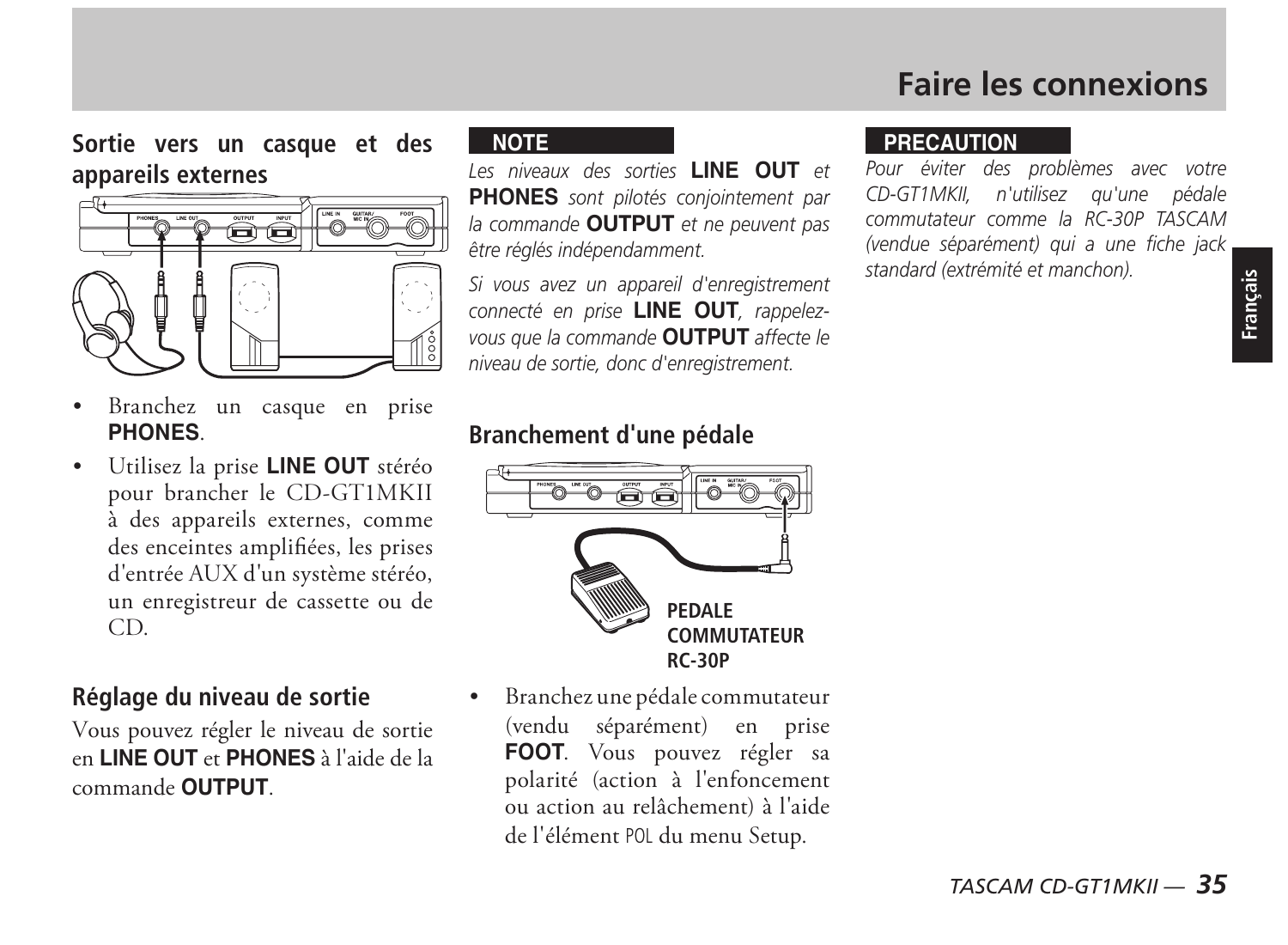### **Entrée dans le système de menus**

Pour entrer dans le menu de votre choix, pressez ou maintenez la touche

- **Francipie comme indiqué ci-dessous:**<br> **Francipie de la formation de la formation de la formation de la formation de la formation de la formation de la formation de la formation de la formation de la formation de la format**  Menu Effect (effets guitare) Maintenez la touche **FX No./EDIT.**
	- Menu Tuner (accordeur guitare) Pressez la touche **TUNER/SETUP**.
	- Menu Setup (configuration du système)

 Maintenez la touche **TUNER/ SETUP**.

- Menu Tempo/Key (changement du tempo et de la hauteur du CD) Pressez **TMP/KEY/CD EFF**.
- Menu CD Eff (effets de CD) Maintenez la touche **TMP/KEY/ CD EFF**
- Menu Metronome Maintenez la touche **STOP**.

Le menu affiche la catégorie de menu sélectionnée, en négatif et clignotant.

| Catégorie<br>de menu    | <b>Flément</b><br>de menu | Valeurs (les valeurs par<br>défaut sont soulignées)   | <b>Notes</b>                                                           |
|-------------------------|---------------------------|-------------------------------------------------------|------------------------------------------------------------------------|
| EFFECT<br>$-5x-$<br>No. | FFF                       | ON/OFF                                                | commute l'effet on/off                                                 |
|                         | LIB.                      | $d01 - 15$ , $o01 - 15$ , $c01 - 15$ ,<br>$v01 - 12$  | numéro de preset                                                       |
| <b>EDIT</b>             | Parameter                 |                                                       | dépend du type d'effet                                                 |
|                         | IVL                       | $0$ à 64                                              | niveau de sortie d'effet                                               |
| TUNER<br><b>TUNER</b>   | TUNE                      | MODE=GTR: 6E, 5A, 4D, 3G, 2B, 1E                      | numéro de corde en<br>mode guitare                                     |
|                         | MODE                      | CHR/GTR                                               | mode d'accordeur                                                       |
| <b>SETUP</b>            | OSC                       | OFF, $C - A$ , $B$ , $C - B$ , $C - B$<br>(3 octaves) | hauteur de l'oscillateur                                               |
|                         | <b>CAL</b>                | 435-440-445                                           | fréquence de base (la4,<br>unité: Hz)                                  |
| SETUP<br><b>TUNER</b>   | <b>MIX</b>                | $G10 - G1, Q, C1 - C10$                               | balance de mixage<br>entre CD et entrée                                |
|                         | PLAY                      | ALL/SGL                                               | lecture totale ou unique                                               |
|                         | <b>CUF</b>                | <b>CUE/FLS</b>                                        | action de CUE                                                          |
| <b>SETUP</b>            | <b>UPDN</b>               | MIX, TMP, KEY, FIN                                    | fonction de la touche<br><b>UP/DOWN</b> en mode<br>d'affichage de base |
|                         | <b>FOOT</b>               | EX±, FX-, CUE, FLS, REW, FF, BNK                      | fonction de la pédale<br>commutateur                                   |
|                         | POL                       | NOR/INV                                               | polarité de la pédale<br>commutateur                                   |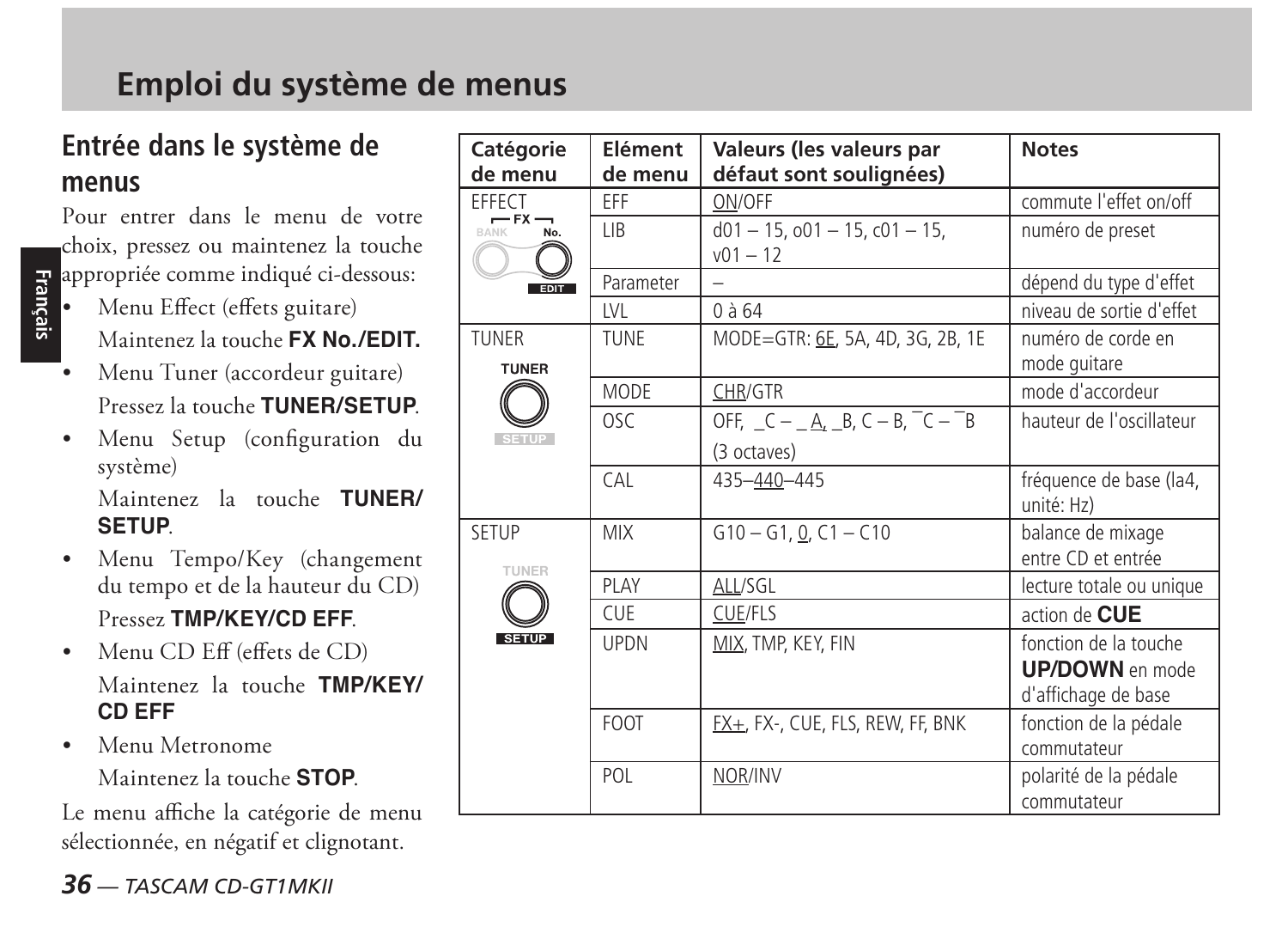| Catégorie<br>de menu                  | Elément<br>de menu         | Valeurs (les valeurs par<br>défaut sont soulignées)                                             | <b>Notes</b>                                                                           |
|---------------------------------------|----------------------------|-------------------------------------------------------------------------------------------------|----------------------------------------------------------------------------------------|
| <b>TEMPO</b><br><b>KEY</b><br>TMP/KEY | TMP                        | VSA=OFF: -50 à +16<br>VSA= ON: -50, -32, -16, -12,<br>$-8, -4, \underline{0}, +4, +8, +12, +16$ | vitesse de lecture du<br>CD en %                                                       |
| CD EFF                                | VSA<br>KEY                 | ON/OFF<br>$b6 - 0 - 46$                                                                         | commute on/off la VSA<br>commande de tonalité                                          |
|                                       |                            |                                                                                                 | en demi-tons                                                                           |
| CD EFF<br>TMP/KEY                     | <b>FINE</b><br><b>CNCL</b> | $-50 - 0 - +50$<br>ON/OFF                                                                       | hauteur fine (centièmes)<br>commute on/off la<br>fonction de suppression<br>de quitare |
| CD EFF                                | PART                       | $L10 - L1$ , C, R1 - R10                                                                        | zone stéréo réduite<br>par la fonction de<br>suppression de quitare                    |
|                                       | <b>RNGE</b>                | MID/ALL                                                                                         | plage réduite par la<br>fonction de suppression<br>de quitare                          |
|                                       | <b>MONO</b>                | OEE (stéréo), L+R, L, R                                                                         | mode d'écoute mono                                                                     |
|                                       | SPLT                       | OFF (mixage), C-G, G-C                                                                          | mode d'écoute séparée                                                                  |
| METRONOME                             | <b>MTRO</b>                | OFF, 40 - 120 - 220                                                                             | tempo du métronome<br>en BPM (battements<br>par minute)                                |
| <b>MTRO</b>                           | <b>BEAT</b>                | OFF, $2-6$                                                                                      | nombre de battements<br>du métronome                                                   |

### **Emploi du système de menus**

#### **Choix des éléments de menu**

Choisissez les éléments de menu dans la catégorie de menu sélectionnée avec les touches **PREV** et **NEXT**.



**Français**

**Changement des valeurs réglages**

Changez les valeurs des réglages avec les touches **UP** et **DOWN**.



**Sortie du système de menus**

Pressez la touche **TIME/ESC** pour quitter le système de menus et revenir u mode d'affichage de base.

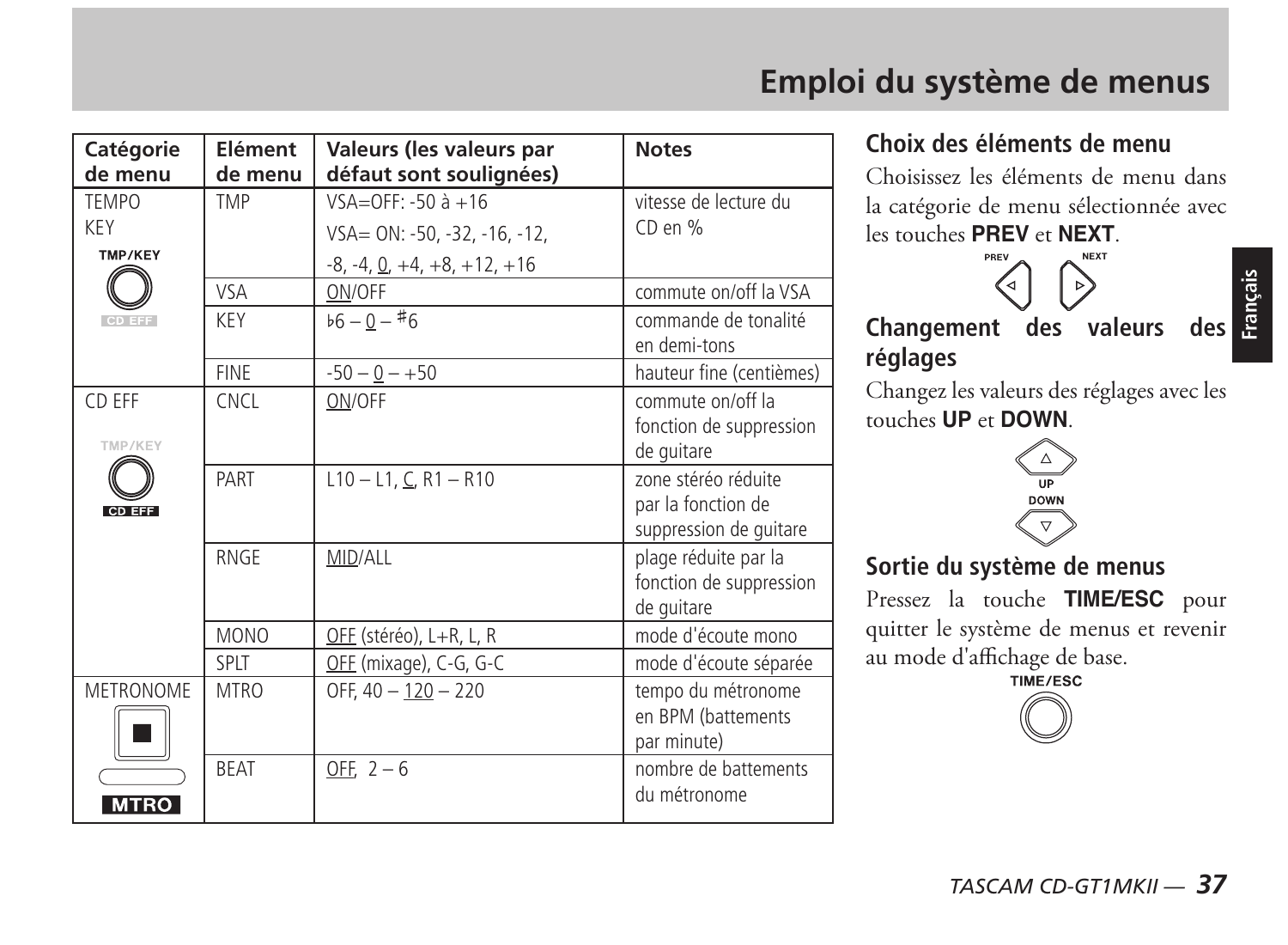### **Emploi du lecteur de CD**

Le lecteur de CD du CD-GT1MKII fonctionne comme les autres lecteurs de CD avec quelques différences mineures et fonctions spéciales.

#### **Lecture**

**Français**

Pressez la touche **PLAY/PAUSE** ( $\blacktriangleright$ / J) pour lancer et mettre en pause la lecture. Pressez la touche **STOP** (H) pour la stopper.

#### **Saut entre plages et recherche dans les plages**

Utilisez les touches de saut/recherche ( **44/|44** et *▶* $\blacktriangleright$ **/** $\blacktriangleright$ ) pour sauter à la plage adjacente.

Utilisez ces touches pour chercher dans le CD en pressant et en tenant la touche de la direction dans laquelle vous voulez chercher. En la gardant enfoncée, la recherche s'accélérera.

#### **Mise en boucle (plage/disque)**

Pressez la touche **LOOP** pour répéter une seule ou toutes les plages, selon l'élément PLAY du menu Setup.

Réglage Mode de répétition

- SGL répète seulement la plage actuelle. LOOP 1 s'affiche.
- ALL répète tout le disque. LOOP s'affiche.

#### **Bouclage (points In/Out)**

Pour répéter une zone de plage, utilisez la touche **I/O** afin de déterminer le point de début (IN) de la boucle, puis le point de fin (OUT).

- Presser la touche **I/O** en lecture ou en pause détermine le point IN. I-O clignote dans l'afficheur.
- Presser à nouveau la touche **I/O** en lecture ou en pause détermine le point OUT. LOOP et I-O s'affichent. La zone entre les deux points est répétée indéfiniment.
- Pour annuler une boucle I/O, pressez la touche **LOOP**. LOOP disparaît de l'afficheur et le mode de bouclage est annulé. Presser à nouveau la touche **LOOP** fait redémarrer la boucle précédemment déterminée.

 Presser à nouveau la touche **I/O** efface les points de bouclage.

#### **La touche CUE**

La touche **CUE** a deux fonctions qui peuvent être réglées en menu Setup: Réglage Fonction

- CUE la lecture se met en pause au point de dernier démarrage de lecture.
- FLS la lecture repart automatiquement du dernier point de démarrage.

Si une pédale commutateur RC-30P TASCAM (vendu séparément) est connectée, vous pouvez vous en servir à la place de la touche **CUE** pour garder vos mains libres. Réglez l'élément FOOT du menu Setup sur CUE ou FLS.

#### **Affichage**

En mode d'affichage de base, pressez la touche **TIME/ESC** pour changer l'affichage temporel entre temps écoulé sur la plage, temps restant sur la plage et temps total restant sur le CD.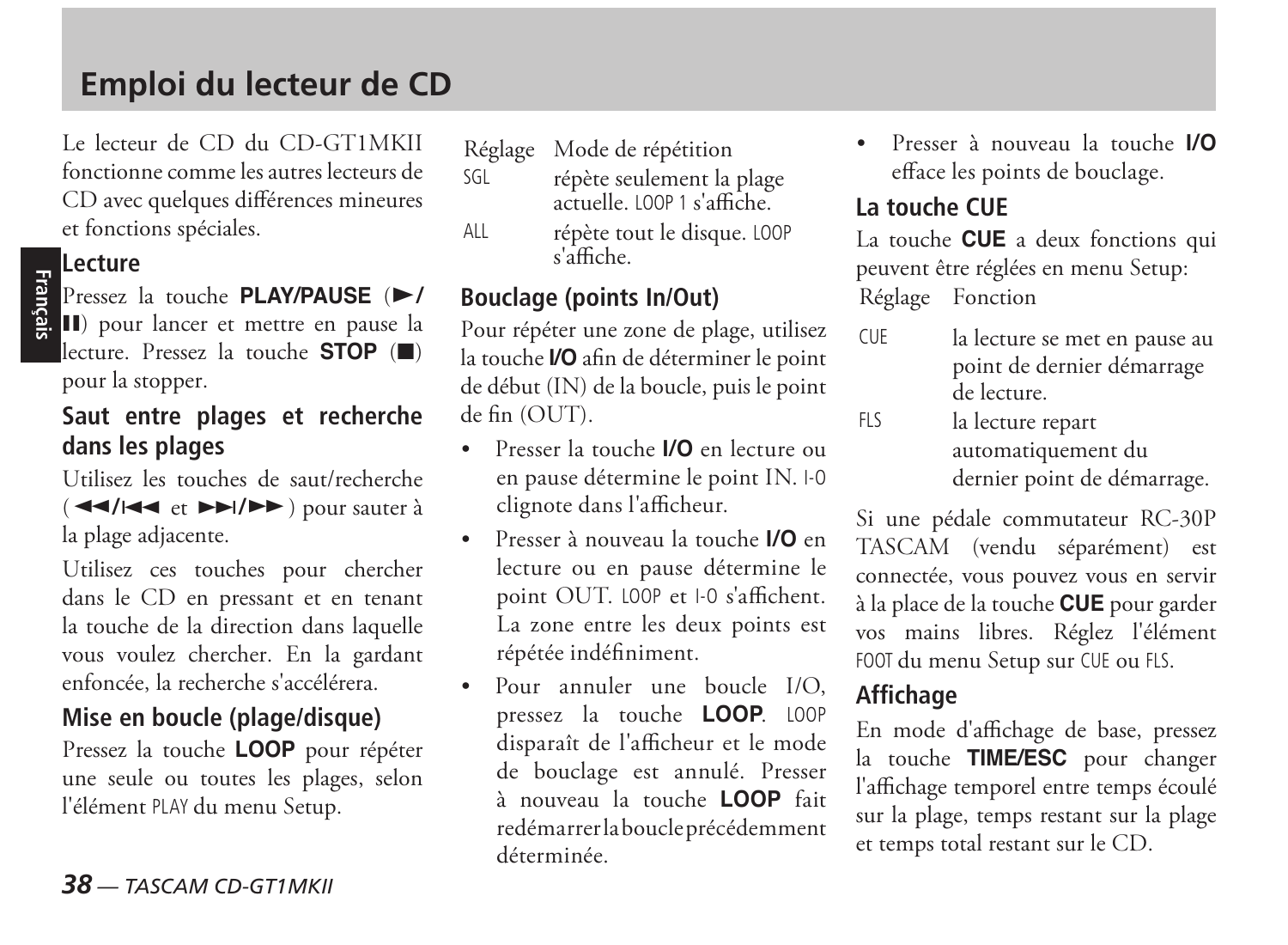Il y a quatre façons de changer la méthode de lecture d'un CD à l'aide des éléments du menu Tempo Key: commande de tempo (TMP), écoute à vitesse variable (VSA), commande de tonalité (KEY) et accord fin (FINE).

#### **Commande de tempo**

La commande de tempo vous permet de changer le tempo d'une plage.

Pressez la touche **TMP/KEY/CD EFF** pour entrer dans le menu Tempo Key et sélectionnez TMP avec **PREV** ou **NEXT**. TEMPO clignote dans l'afficheur.

Si VSA est sur ON (voir ci-dessous), les réglages que vous pouvez choisir sont:  $-50, -32, -16, -12, -8, -4, 0$  (off),  $+4$ , +8, +12 et +16%. Pressez les touches **UP** ou **DOWN** pour régler la valeur.

Quand VSA est sur OFF, vous pouvez changer le réglage entre -50 et +16%. par pas de 1%.

Que VSA soit sur ON ou sur OFF, pressez la touche **UP** ou **DOWN** pour régler le tempo. Quand le tempo est réglé sur une valeur autre que 0, TEMPO apparaît dans l'affichage de base.

#### **VSA (écoute à vitesse variable)**

Si VSA est sur ON, vous pouvez changer le tempo sans changer la tonalité.

Pressez la touche **TMP/KEY/CD EFF** pour entrer dans le menu Tempo Key et sélectionnez VSA avec **PREV** ou **NEXT**. Pressez **UP** ou **DOWN** pour choisir ON ou OFF. TEMPO clignote dans l'afficheur. Si VSA est sur ON, VSA s'affiche.

#### **NOTE**

*Si la valeur de commande de tempo n'est pas à 0 et si vous changez VSA de OFF en ON, la valeur de tempo sera automatiquement ramenée à une "valeur VSA ON". Par exemple, si la valeur est [-33] quand VSA est sur OFF, elle sera automatiquement ramenée à [-50] lorsque vous réglerez VSA sur ON.* 

#### **Commande de tonalité**

Cette commande change la tonalité de la musique de ± 6 demi-tons.

Pressez la touche **TMP/KEY/CD EFF** pour entrer dans le menu Tempo Key et sélectionnez KEY avec **PREV** ou **NEXT**. KEY clignote dans l'afficheur. Pressez **UP** ou **DOWN** pour régler la valeur de tonalité. La plage de réglage est de  $\pm$  6 demi-tons ( $\frac{1}{6}$  - 0 (off) -  $\pm$  6). Quand la tonalité est réglée sur une valeur autre que 0, KEY apparaît dans l'affichage de base.

#### **Accord fin**

L'accord fin change la tonalité de la **Française de la présentait de la présentait de la présentait de la présentait de la présentait de la présentait de la présentait de la présentait de la présentait de la présentait de** musique par centièmes (100 centièmes = 1 demi-ton). Cela autorise des réglages fins et permet également de faire de légères différences d'accord entre vos instruments et le CD.

Pressez la touche **TMP/KEY/CD EFF** pour entrer dans le menu Tempo Key et sélectionnez FINE avec **PREV** ou **NEXT**. KEY clignote dans l'afficheur. Pressez la touche **UP** ou **DOWN** pour régler la valeur d'accord fin.

La plage de réglage est de ± 50 centièmes  $(-50 - 0)$  (off) – +50). Si la commande de tonalité est réglée sur  $*6$ , toutefois, la plage d'accord fin disponible va de –50 à 0, et avec un réglage de I6, elle va de 0 – +50. Quand l'accord fin est réglé sur une valeur autre que 0, KEY apparaît dans l'affichage de base.

*(voir page suivante)*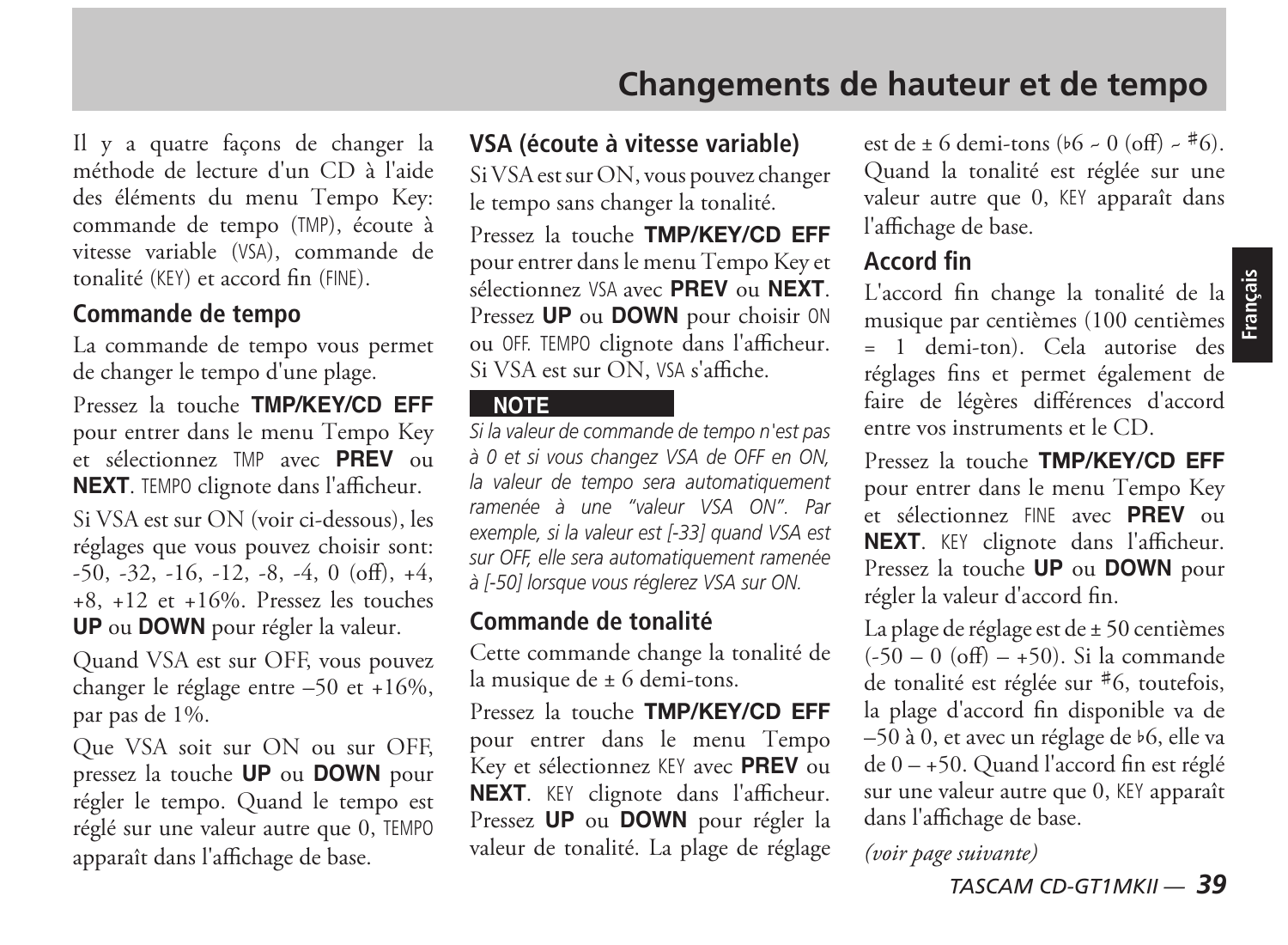### **Emploi des effets de CD**

#### *(suite de la page précédente)*

#### **PRECAUTION**

**Français**

*Si vous réglez la tonalité sur* #6 alors que la *valeur d'accord fin est supérieure à 0, celle-ci est automatiquement ramenée à 0. De même, si vous réglez la tonalité sur* I*6 alors que la valeur d'accord fin est négative (inférieure à 0), cette dernière revient automatiquement à 0.*

*Notez aussi que lorsque la commande de tonalité ou la VSA est sur ON, vous pouvez ressentir un "vibrato" sur la musique reproduite. Cela n'est pas un défaut du lecteur de CD – c'est le résultat naturel des effets spéciaux.*

#### **Emploi des effets de CD Activer/désactiver les effets de CD**

Presser le commutateur **CD EFF** sur le côté du CD-GT1MKII active les effets de CD préréglés: suppression de guitare, écoute mono, écoute répartie. Ces trois effets de CD peuvent être utilisés simultanément. CD EFF s'affiche. Pressez à nouveau le commutateur **CD EFF** pour désactiver les effets de CD.

#### **Suppression de guitare**

Cette fonction réduit le volume d'une zone déterminée de l'image stéréo dans une plage de fréquences choisie. Cela vous permet de réduire le son d'une guitare sur le CD, pour que vous puissiez jouer par-dessus l'accompagnement de vos artistes favoris!

#### **On / Off**

Pressez et tenez enfoncée la touche **TMP/KEY/CD EFF** pour entrer dans le menu CD Effect, puis sélectionnez CNCL en pressant soit **PREV** soit **NEXT**. Pressez **UP** ou **DOWN** pour régler la suppression de guitare on ou off.

#### **Réglage de la région stéréo à réduire**

Pressez et tenez enfoncée la touche **TMP/KEY/CD EFF** pour entrer dans le menu CD Effect, puis sélectionnez PART en pressant soit **PREV** soit **NEXT**. Pressez **UP** ou **DOWN** pour régler la valeur de la zone à réduire.

La valeur de réduction de la zone peut être sélectionnée entre L10 – L1, C, R1  $-$  R<sub>10</sub>.

#### **Réglage de la plage de fréquences à réduire**

Pressez et tenez enfoncée la touche **TMP/KEY/CD EFF** pour entrer dans le menu CD Effect, puis sélectionnez RNGE en pressant soit **PREV** soit **NEXT**. Pressez **UP** ou **DOWN** pour sélectionner MID (médiums) ou ALL (tout le spectre).

#### **Ecoute mono**

Régler le mode d'écoute permet de régler le signal de sortie en mono ou en stéréo avec des alternatives pour les deux.

Pressez et tenez enfoncée la touche **TMP/KEY/CD EFF** pour entrer dans le menu CD Effect, puis sélectionnez MONO en pressant soit **PREV** soit **NEXT**. Pressez **UP** ou **DOWN** pour choisir entre:

- L+R: produit un signal mono, mélangeant les signaux L (left ou gauche) et R (right ou droite).
- L: ne produit que le signal du canal gauche.
- R: ne produit que le signal du canal droit.
- OFF: produit un signal stéréo normal.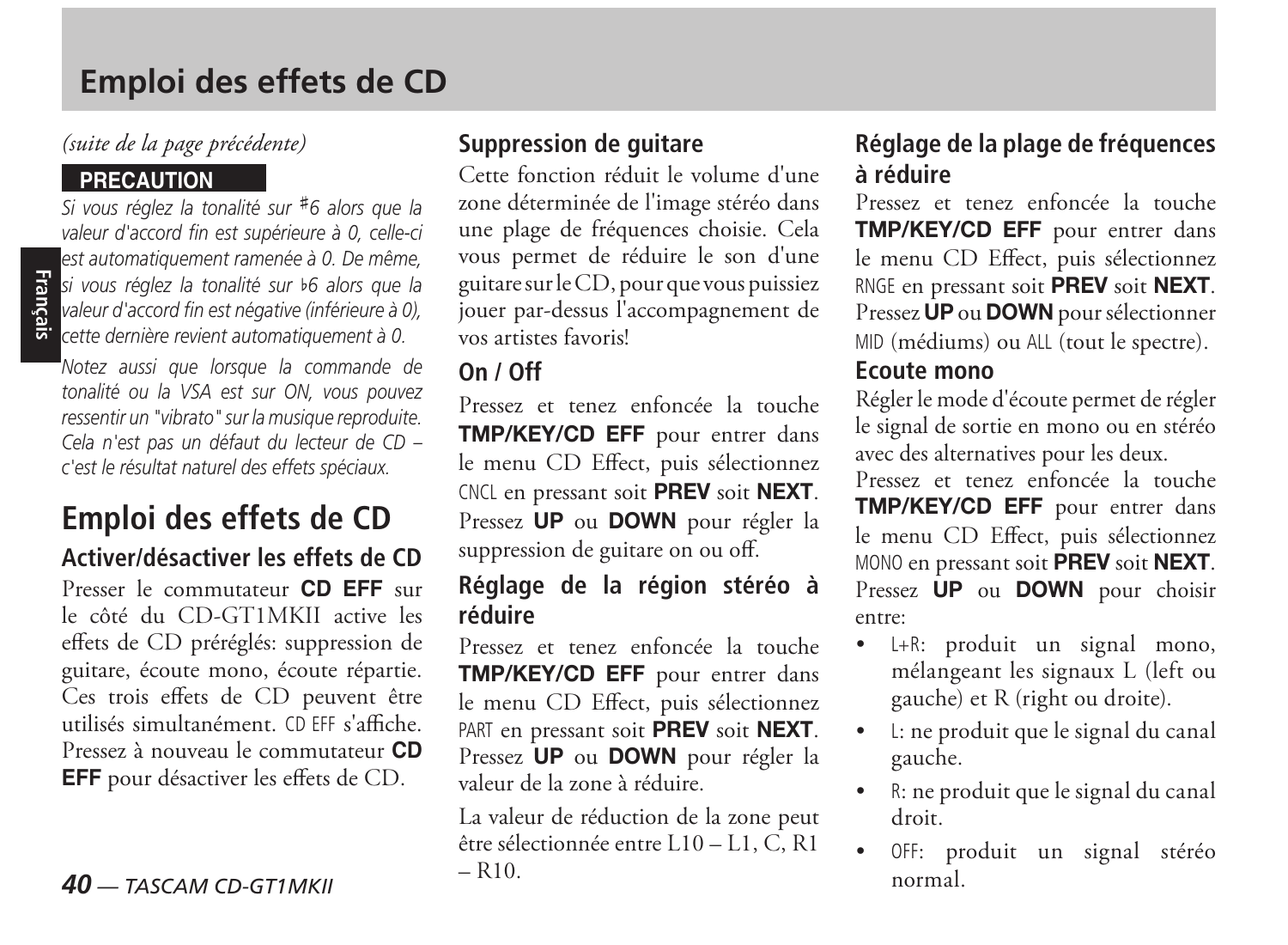### **Emploi des effets intégrés**

#### *(suite de la page précédente)*

#### **Ecoute répartie**

Le mode d'écoute répartie permet d'affecter les sorties du CD et de la guitare aux sorties gauche et droite .

Pressez et tenez enfoncée la touche **TMP/KEY/CD EFF** pour entrer dans le menu **CD EFF**, puis sélectionnez SPLT en pressant soit **PREV** soit **NEXT**. Pressez **UP** ou **DOWN** pour choisir entre:

- C-G: produit le son du CD à gauche et le son de guitare/micro à droite.
- G-C: produit le son du CD à droite et le son de guitare/micro à gauche.
- OFF: produit le son stéréo mixé du CD et de guitare/micro à gauche et à droite.

### **Emploi des effets intégrés**

La partie supérieure droite de l'écran présente deux "banques" d'effets. Elles ont chacune 5 "mémoires" numérotées de 1 à 5 où vous pouvez mémoriser vos propres réglages d'effet.

Les effets sont créés à partir des 57 effets presets disponibles (45 pour guitare et 12 pour voix). Chacun des 45 presets d'effet guitare a quatre composants, et les presets pour voix n'en ont qu'un.

Quand une banque et une mémoire sont sélectionnées, si un effet preset est rappelé et édité, cette mémoire est automatiquement prise par l'effet édité.

### **Composants**<br>DIST Ga

Gain de distorsion TONE Commande de tonalité DRIV Gain de saturation COMP Gain du compresseur FLA Réglage de flanger REV Réglage de reverb **DLY** Rglage de delay<br>**PHA** Réglage de phas **PHA** Réglage de phaser<br>**FXC** Réglage d'exciter **EXC** Réglage d'exciter<br>**PIT** Réglage de transr **PIT** Réglage de transpositeur<br>**CHO** Réglage de chorus **CHO** Réglage de chorus<br>**TRM** Réglage de trémole Réglage de trémolo VIB Réglage de vibrato WAH Réglage de wah-wah automatique

#### **Stockage de vos réglages d'effet dans une mémoire de banque**

1. En partant de l'affichage de base, pressez la touche **FX BANK** pour sélectionner la banque A ou B.



- 2. Pressez la touche **FX No./EDIT** pour sélectionner la mémoire de banque.
- 3. Pressez et tenez la touche **FX No./ EDIT** pour ouvrir le menu Effect.



- 4. Sélectionnez EFF en pressant la touche **PREV** ou **NEXT**.
- 5. Utilisez la touche **UP** ou **DOWN** pour régler un effet sur ON.  $\overline{\bigtriangledown}$ *(voir page suivante)*

*TASCAM CD-GT1MKII — 41*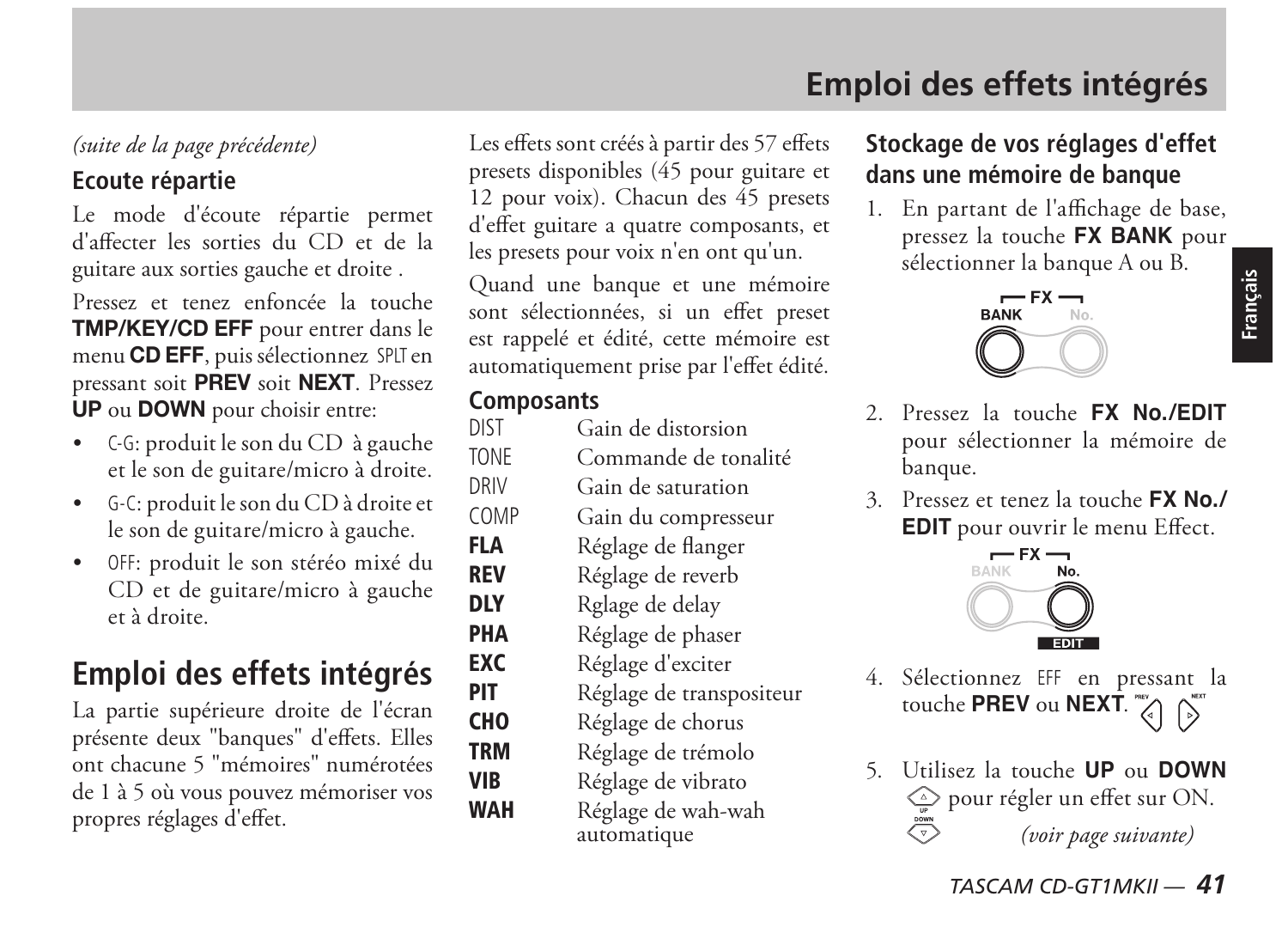### **Emploi des effets intégrés (suite)**

6. Pressez la touche **PREV** ou **NEXT** *(suite de la page précédente)*pour sélectionnez LIB: (bibliothèque d'effets preset). Le CD-GT1MKII affiche une lettre et un numéro (tels que LIB:d10) représentant un effet pré-programmé (preset). Ceuxci apparaissent sous cet ordre: distorsion d01 – 15, saturation ou overdrive o01 – 15, son clair c01 – 15, voix v01 – 12. Sélectionnez un effet preset de la bibliothèque en pressant la touche **UP** ou **DOWN** .

#### **ASTUCE**

*Le tableau des presets d'effet (voir Presets d'effet) présente les 57 presets d'effet de la bibliothèque. Les 45 presets d'effet guitare contiennent 4 composants et vous pouvez mixer les deux représentés en gras. Les 12 presets d'effet vocaux ne contiennent qu'un seul composant. Utilisez le tableau pour déterminer le contenu du numéro de bibliothèque sélectionné.* 

#### **PRECAUTION**

*S'il y a des réglages dans la mémoire de banque dont vous êtes parti, ils seront remplacés lorsque vous rappellerez un élément de la bibliothèque.*

#### *42 — TASCAM CD-GT1MKII*

- 7. Utilisez **PREV** ou **NEXT** pour vous déplacer entre les composants de l'effet preset. Par exemple, si vous choisissez "son clair 12", nommé LIB:c12, les composants sont: COMP, TONE, VIB, DLY. Ils se règlent en pressant **UP** ou **DOWN**. Dans cet exemple, chacun des composants VIB et DLY est suivi par son propre paramètre Mix, MIX 1 suivant VIB et MIX 2 suivant DLY. Utilisez **UP** ou **DOWN** pour mixer les composants Vib et Dly dans l'effet.
- 8. Continuez de sélectionner les composants à éditer en pressant la touche **PREV** ou **NEXT**, puis sélectionnez la valeur pour les<br>composants sélectionnés en composants sélectionnés en pressant la touche **UP** ou **DOWN**.
- 9. Le dernier paramètre de la séquence pour chaque preset d'effet de la bibliothèque est LVL (le niveau de sortie de l'unité d'effet). Réglez le niveau de sortie de 0 à 64 en pressant **UP** ou **DOWN**. Notez que le niveau de sortie n'est accessible que si l'effet est activé, il

est court-circuité quand l'effet est désactivé.

10. Pressez la touche **TIME/ESC** pour quitter les réglages d'effet. Les réglages d'effet que vous avez faits sont automatiquement enregistrés dans la mémoire de banque que vous avez choisie aux étapes 1 et 2.

#### **Rappel d'un effet avec vos réglages**

Quand vous avez enregistré les réglages d'effet dans une mémoire de banque comme décrit ci-dessus, vous pouvez les rappeler en pressant simplement la touche **BANK** et la touche **No./EDIT** correspondant à la mémoire de banque appropriée. Vous devez également vous assurer que l'effet EFF est activé (ON).

#### **ASTUCE**

*Si vous avez connecté une pédale commutateur telle qu'une RC-30P TASCAM (vendue séparément), vous pouvez passer en revue les mémoires de banque en pressant la pédale commutateur. Assurez-vous que*  FOOT *est bien réglé dans le menu* **SETUP** *sur* FX+, FX- *ou* BNK*.*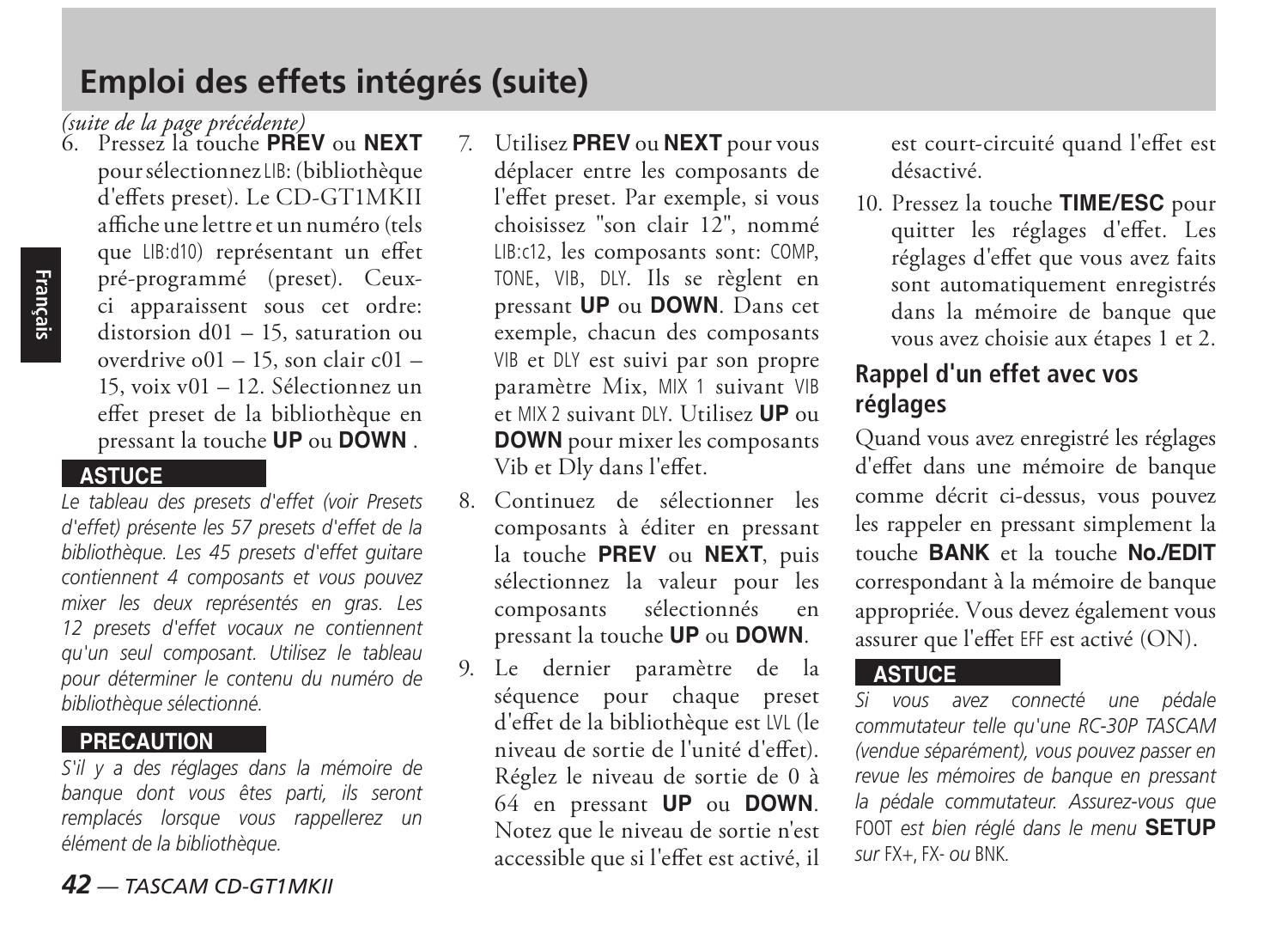| <b>DISTORSION (d01-15)</b> | <b>SATURATION (001-15)</b> | SON CLAIR (c01-15)    | <b>VOIX (v01-12)</b>    |
|----------------------------|----------------------------|-----------------------|-------------------------|
| d01 DIS-TONE-FLA-REV       | 001 DRIV-TONE-FLA-REV      | c01 COMP-TONE-FLA-REV | v01 Choriste            |
| d02 DIS-TONE-FLA-DLY       | 002 DRIV-TONE-FLA-DLY      | c02 COMP-TONE-FLA-DLY | v02 Accentuation        |
| d03 DIS-TONE-PHA-REV       | 003 DRIV-TONE-PHA-REV      | c03 COMP-TONE-PHA-REV | v03 Cri                 |
| d04 DIS-TONE-PHA-DLY       | 004 DRIV-TONE-PHA-DLY      | c04 COMP-TONE-PHA-DLY | v04 Voix d'ambiance     |
| d05 DIS-TONE-EXC-REV       | 005 DRIV-TONE-EXC-REV      | c05 COMP-TONE-EXC-REV | v05 Réponse             |
| d06 DIS-TONE-EXC-DLY       | 006 DRIV-TONE-EXC-DLY      | c06 COMP-TONE-EXC-DLY | v06 Proclamation        |
| d07 DIS-TONE-CHO-REV       | 007 DRIV-TONE-CHO-REV      | c07 COMP-TONE-CHO-REV | v07 Voix chevrotante    |
| d08 DIS-TONE-CHO-DLY       | 008 DRIV-TONE-CHO-DLY      | c08 COMP-TONE-CHO-DLY | v08 Duo                 |
| d09 DIS-TONE-TRM-REV       | 009 DRIV-TONE-TRM-REV      | c09 COMP-TONE-TRM-REV | v09 Voix basse-fidélité |
| d10 DIS-TONE-TRM-DLY       | o10 DRIV-TONE-TRM-DLY      | c10 COMP-TONE-TRM-DLY | v10 Mégaphone           |
| d11 DIS-TONE-VIB-REV       | o11 DRIV-TONE-VIB-REV      | c11 COMP-TONE-VIB-REV | v11 Hurlement           |
| d12 DIS-TONE-VIB-DLY       | o12 DRIV-TONE-VIB-DLY      | c12 COMP-TONE-VIB-DLY | v12 Voix panoramique    |
| d13 DIS-TONE-WAH-REV       | o13 DRIV-TONE-WAH-REV      | c13 COMP-TONE-WAH-REV |                         |
| d14 DIS-TONE-WAH-DLY       | o14 DRIV-TONE-WAH-DLY      | c14 COMP-TONE-WAH-DLY |                         |
| d15 DIS-TONE-PIT-DLY       | o15 DRIV-TONE-PIT-DLY      | c15 COMP-TONE-PIT-DLY |                         |

Les presets d'effet de cette bibliothèque sont divisés en quatre catégorie, trois pour la guitare et une pour la voix.

Chacun des presets guitare (distorsion, saturation (overdrive) et son clair) ont quatre composants dont vous pouvez ajuster individuellement les réglages. Le niveau Mix peut être réglé pour n'importe lequel des paramètres en gras tels que FLA, REV, DLY, et ainsi de suite.

Les presets vocaux ont chacun un paramètre représenté dans l'afficheur comme PARM (pour paramètre).

**Français**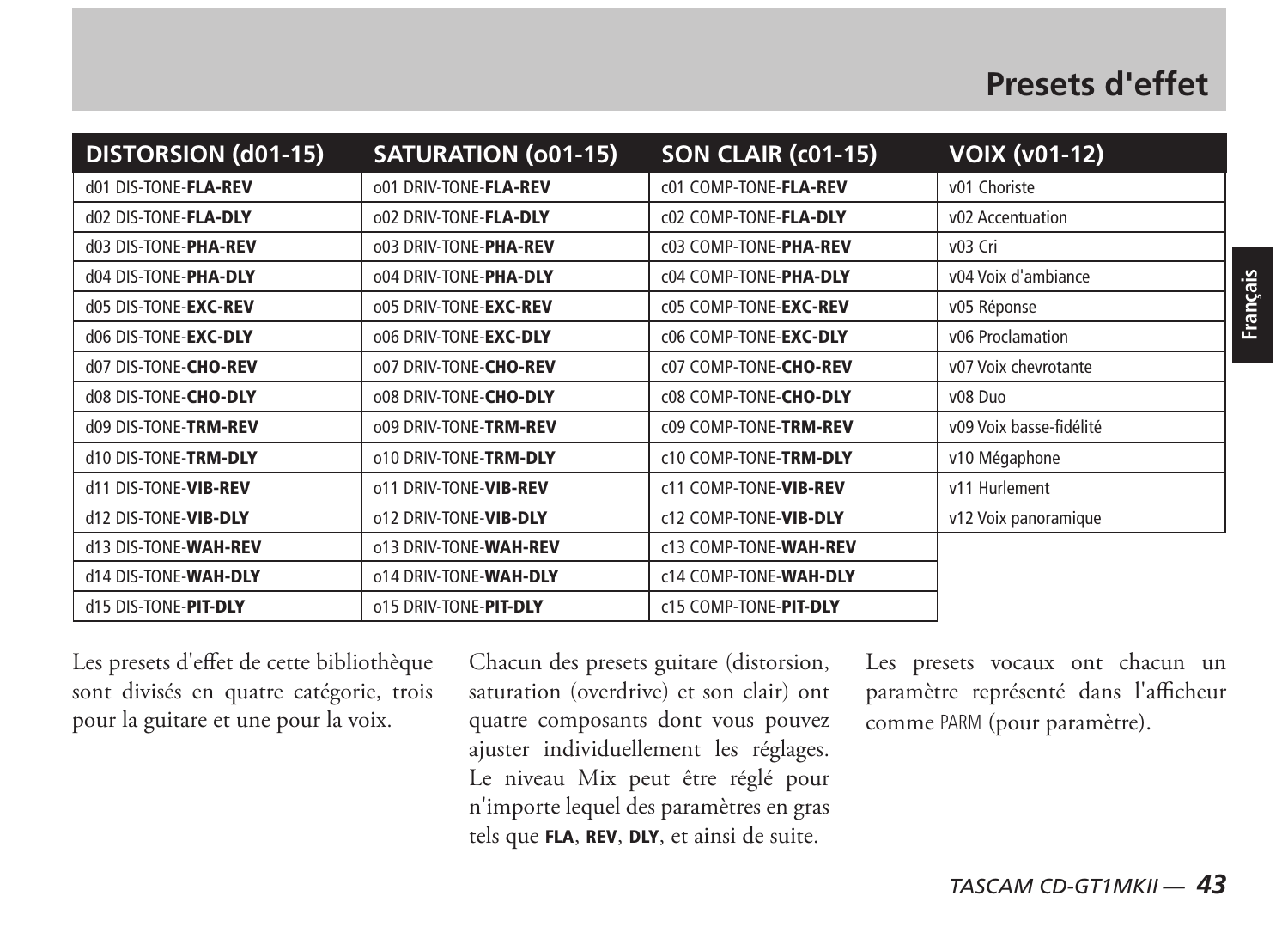### **Emploi du métronome**

Le CD-GT1MKII a un métronome intégré.

Afin d'utiliser le métronome, pressez et tenez enfoncée la touche **STOP** pour ouvrir le menu métronome.



#### **Choix du tempo du métronome**

- 1. Pressez la touche **PREV** ou la touche **NEXT** pour sélectionner MTRO.
- 2. Quand le menu est ouvert pour la première fois, le son du métronome est coupé. Le métronome commencera à produire le son des temps au tempo préalablement réglé quand vous presserez la touche **UP** ou **DOWN** pour régler le tempo. Pressez une fois pour changer d'un battement par minute; pressez et tenez enfoncée la touche **UP** ou **DOWN** pour accélérer vers le haut

ou le bas le défilement des tempos. Vous pouvez régler la valeur entre 40 et 220 BPM (battements par minute) et vous entendrez le son des battements du métronome dès que vous réglerez la valeur.

#### **Choix des battements**

- 1. Pressez la touche **PREV** ou **NEXT** pour sélectionner BEAT.
- 2. Sélectionnez le rythme (2 à 6 ou OFF) en pressant la touche **UP** ou **DOWN**. Quand vous choisissez un rythme, vous notez que le premier temps est à un volume et à une hauteur supérieurs par rapport aux autres. Avec le réglage OFF, tous les temps ont la même hauteur et le même volume.

**NOTE** *Le métronome ne fonctionne que lorsqu'un CD n'est pas reproduit. Si vous commencez à lire un CD pendant que vous utilisez le métronome, celui-ci s'arrête automatiquement.*

#### *44 — TASCAM CD-GT1MKII*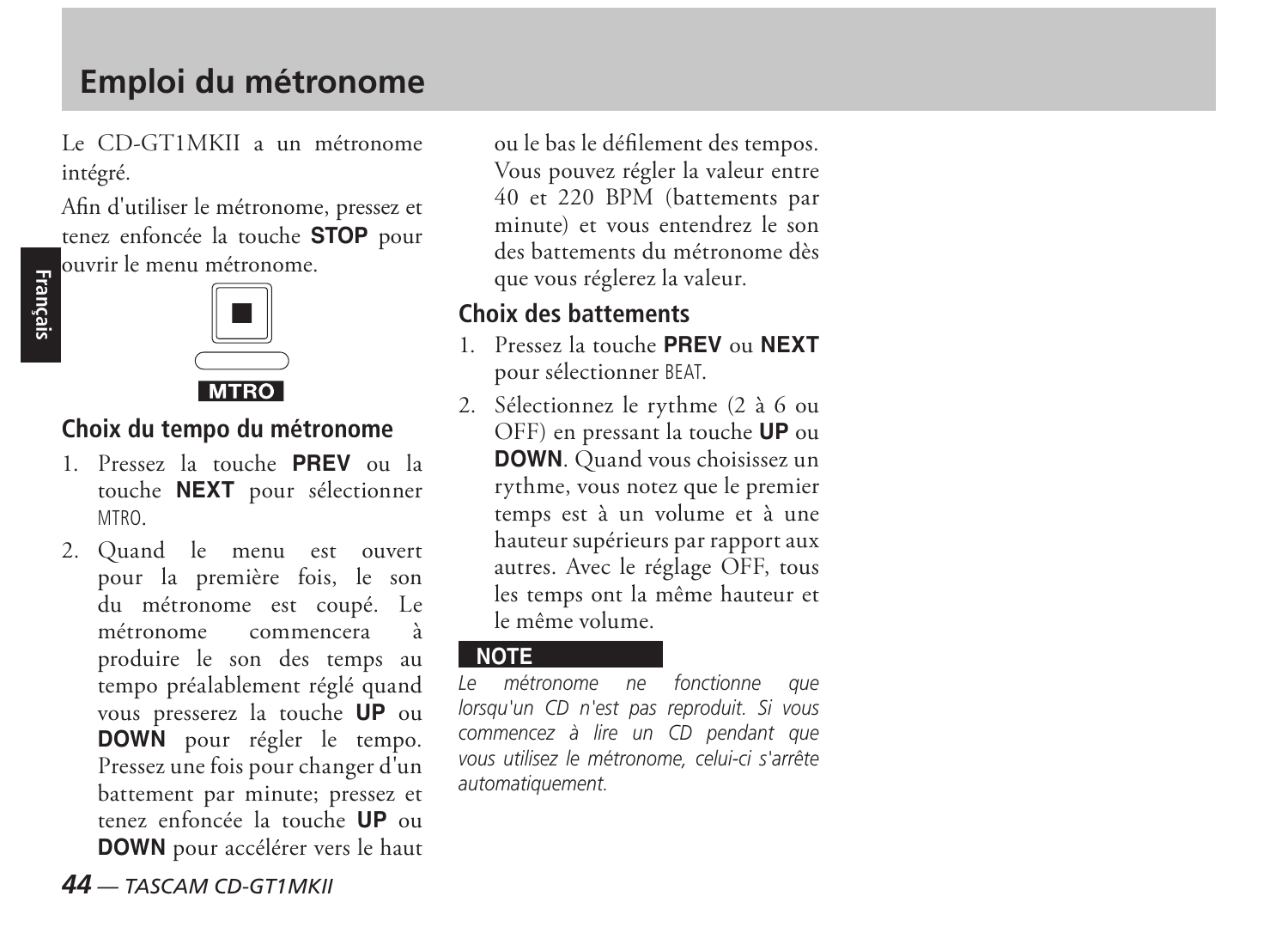### **Emploi de l'accordeur**

Le CD-GT1MKII comprend un accordeur pour guitare à deux modes: chromatique (CHR) et guitare (GTR).

#### **Mode chromatique (CHR):**

La hauteur du signal entrant est détectée et automatiquement affichée.

#### **Mode guitare (GTR):**

Vous choisissez la corde que vous désirez accorder avant de commencer.

Pour choisir le mode de l'accordeur:

1. Pressez la touche **TUNER/SETUP** pour entrer dans le menu Tuner.



- 2. Sélectionnez MODE en pressant la touche **PREV** ou **NEXT**.
- 3. Réglez le mode sur GTR ou CHR en pressant la touche **UP** ou **DOWN**.

En mode chromatique, TUNE:--- s'affiche. Quand vous jouez une note isolée sur votre guitare connectée au CD-GT1MKII, l'accordeur "identifie" la note la plus proche et son nom

s'affiche. Accordez la corde pour qu'elle soit proche de la note voulue et afin que la bonne note apparaisse dans l'afficheur, puis affinez l'accord jusqu'à ce que s'affiche un grand point central, signifiant que l'accord est bon. Répétez cela pour toutes les cordes.

**Bémol**<sup>b</sup> Juste Dièse<sup>#</sup> **TUNER & O** 

Si l'accordeur est en mode guitare, utilisez l'élément TUNE: XX dans le menu Tuner pour régler la note à l'écran, puis accordez vous comme ci-dessus.

Vous pouvez choisir la note entre 6E, 5A, 4D, 3G, 2B et 1E (le nom des cordes de guitare en accord standard). La note sélectionnée s'affiche comme TUNE: XX.

#### **Emploi de l'oscillateur**

Le CD-GT1MKII peut produire des notes (ondes sinusoïdales) dans une gamme musicale occidentale standard entre C (do) et B (si) sur 3 octaves. La fréquence d'accord standard est déterminée par le réglage de la fonction CAL (calibrage du diapason).

#### **ASTUCE**

**Fois le son de l'oscillateur et celui de votre de l'association de l'association de l'association de l'association de l'association de l'association de l'association de l'association de l'association de l'association de l** *C'est une fonction pratique à utiliser lors de l'accord, car vous pouvez écouter à la instrument. C'est aussi utile si vous accordez un instrument acoustique, non connecté au CD-GT1MKII.*

Pressez la touche **TUNER/SETUP**, entrez dans le menu Tuner et sélectionnez OSC (oscillateur) en pressant la touche **PREV** ou **NEXT**. Pressez **UP** ou **DOWN** pour régler l'accord de note voulu.

#### **Calibrage du diapason**

Le la4 (la médian = fréquence d'accord standard) est habituellement à 440 Hz. Le CD-GT1MKII vous permet de régler le la4 entre 435Hz et 445Hz.

Pressez la touche **TUNER/SETUP** pour entrer dans le menu Tuner et sélectionnez la fonction CAL en pressant **PREV** ou **NEXT**. Pressez **UP** ou **DOWN** pour régler une valeur entre 435 et 445 (Hz).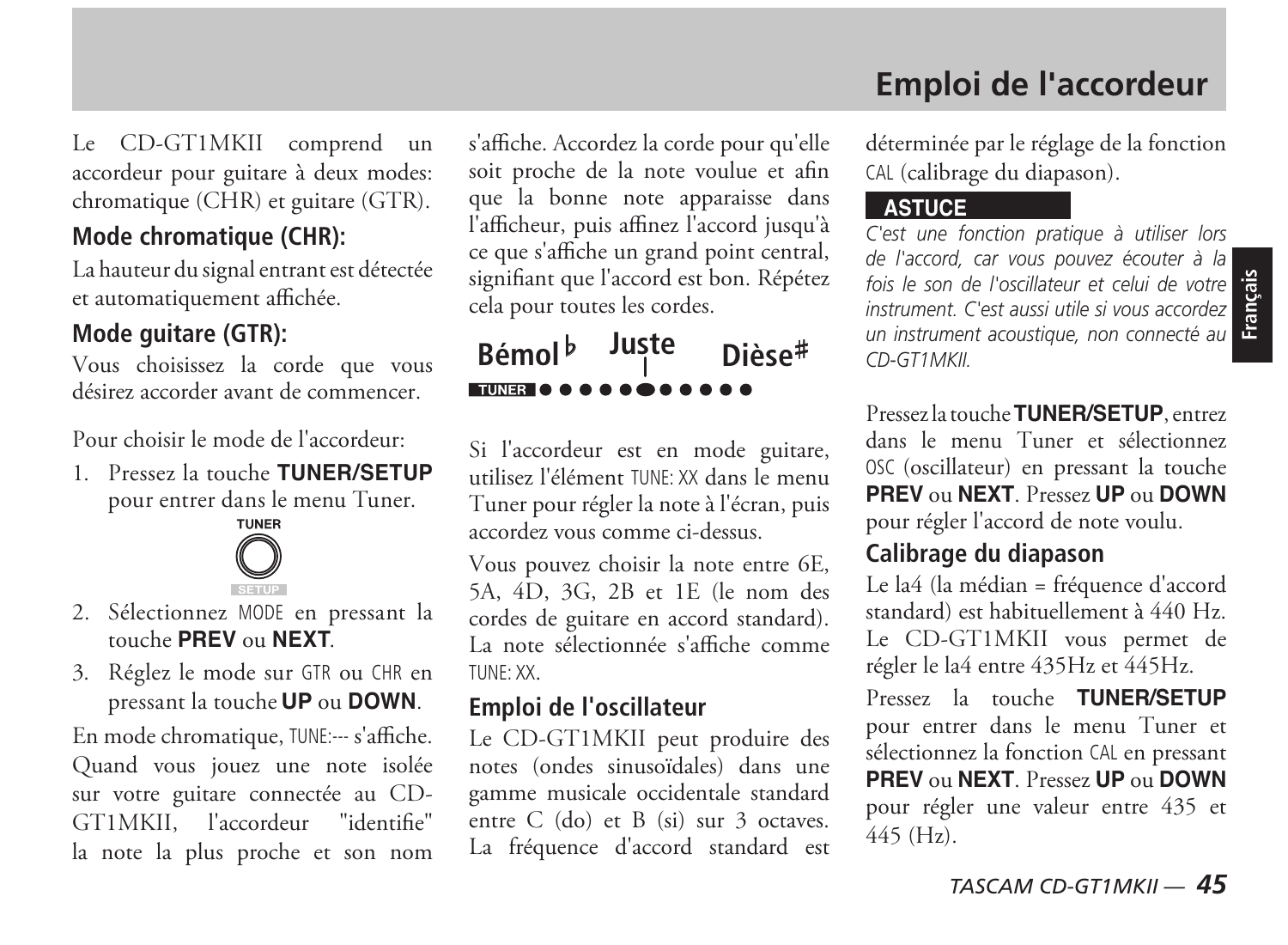Utilisez le menu Setup pour changer la configuration du CD-GT1MKII.

Pour ouvrir le menu Setup, pressez et tenez enfoncée la touche **TUNER/**

### **Français SETUP**.



Pressez **PREV** ou **NEXT** pour choisir un élément de menu et pressez **UP** ou **DOWN** pour sélectionner les valeurs.

#### **Balance de mixage**

Cette fonction vous permet de régler la balance de mixage entre le son de guitare/microphone et le son du CD.

Sélectionnez MIX dans le menu Setup et sélectionnez une valeur entre G10 et C10.

G10 (guitare seule) à G1, 0 (mixage équilibré), C1 à C10 (CD seulement).

#### **Mode de lecture de CD**

Cette fonction vous permet de régler le mode de lecture de CD.

Sélectionnez PLAY dans le menu Setup et réglez-le sur ALL (lecture de toutes les pistes) ou SGL (lecture d'une seul piste).

#### **Fonction de la touche CUE**

Ce paramètre permet de déterminer la fonction de la touche **CUE**.

Sélectionnez CUE dans le menu Setup et réglez-le sur CUE ou FLS (FLASH).

- CUE: la lecture est mise en pause au dernier point de démarrage de lecture.
- FLS: la lecture reprend automatiquement du dernier point de démarrage de celle-ci.

#### **Fonction des touches UP et DOWN**

La fonction des touches **UP** et **DOWN** quand vous êtes en affichage de base peut être réglée pour donner un changement de valeur de l'élément de menu sélectionné. Cela peut être un raccourci utile.

Sélectionnez UPDN dans le menu Setup, et choisissez une des quatre fonctions en pressant la touche **UP** ou **DOWN**.

Choisissez parmi la liste suivante:

MIX: Balance de mixage (voir *Changement de vos préférences*)

- TMP: Tempo de lecture du CD (voir *Changements de hauteur et tempo*)
- KEY: Commande de tonalité (voir *Changements de hauteur et tempo*)
- FIN: Accord fin (voir *Changements de hauteur et tempo*)

#### **Fonction de la pédale**

Cette fonction vous permet d'utiliser une pédale commutateur telle que la RC-30P TASCAM (vendue séparément) pour changer de banque d'effets, de mémoire d'effet, de point de repérage ou faire une avance/retour rapide sur le CD.

Sélectionnez FOOT dans le menu Setup et choisissez la fonction parmi:

BNK: sélectionne la banque d'effets

CUE ELS: sélectionne la fonction CUE (voir *Emploi du lecteur de CD*)

*(voir page suivante)*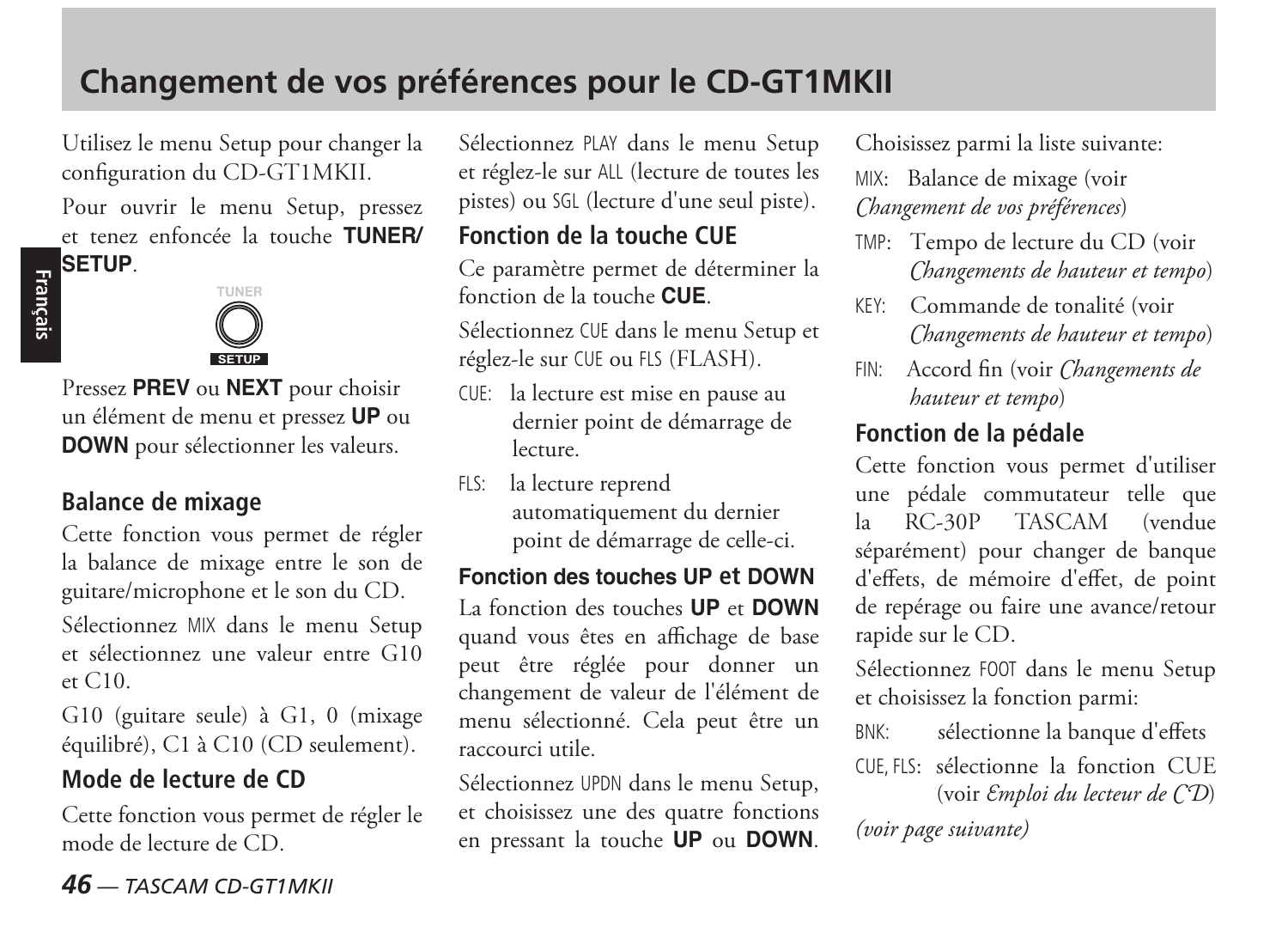### **Faits et chiffres (caractéristiques)**

#### *(suite de la page précédente)*

FX+, FX-: sélectionne la mémoire d'effet

REW, FF: sélectionne l'avance ou le retour rapide du CD

Une fois que vous avez sélectionné une fonction, la pédale commutateur peut être utilisée pour la piloter.

#### **Polarité de la pédale**

Cette fonction vous permet de régler la polarité correspondant à la pédale que vous utilisez.

Sélectionnez POL dans le menu Setup et réglez-la sur NOR (NORMAL) ou INV (INVERT ou inversée) en pressant la touche **UP** ou **DOWN**.

| Types de disque                                           | CD single 8 cm,<br>$12 \text{ cm}$   |
|-----------------------------------------------------------|--------------------------------------|
| AN/NA                                                     | 16 bits                              |
| Niveau de sortie<br>nominal (LINE OUT)                    | $-10$ dRV                            |
| Niveau de sortie<br>maximal (LINE OUT)<br>sans distorsion | 0 dBV (1 Vrms)                       |
| Impédance de sortie                                       | $1 k\Omega$                          |
| Niveau de sortie<br>maximal (PHONES)                      | >18mW<br>(sous $32\Omega$ )          |
| Niveaux d'entrée<br>nominaux                              |                                      |
| LINE IN                                                   | $-10$ dBV                            |
| MIC IN                                                    | $-40$ dBV                            |
| <b>GUITAR IN</b>                                          | $-15$ dBV                            |
| Tension requise                                           | CC 9V (adaptateur<br>secteur PS-PS5) |
|                                                           | Piles AA x 4                         |
|                                                           | (NiMH ou alcalines)                  |
| Consommation<br>électrique                                | 4W (adaptateur<br>secteur PS-PS5)    |
| Dimensions (L x P x H)<br>avec les pieds                  | 232 x 138 x 40<br>(mm)               |

| Poids (hors piles)                | 620g                 |  |
|-----------------------------------|----------------------|--|
|                                   |                      |  |
|                                   |                      |  |
|                                   |                      |  |
| Caractéristiques de lecture du CD |                      |  |
| Bande passante                    | 20 Hz à 20 kHz ±1 dB |  |
| Plage dynamique                   | $> 88$ dB            |  |
| Rapport S/B                       | $>88$ dB             |  |
| DHT                               | < 0.01%              |  |
| Traitement du signal<br>numérique | 32 bits              |  |